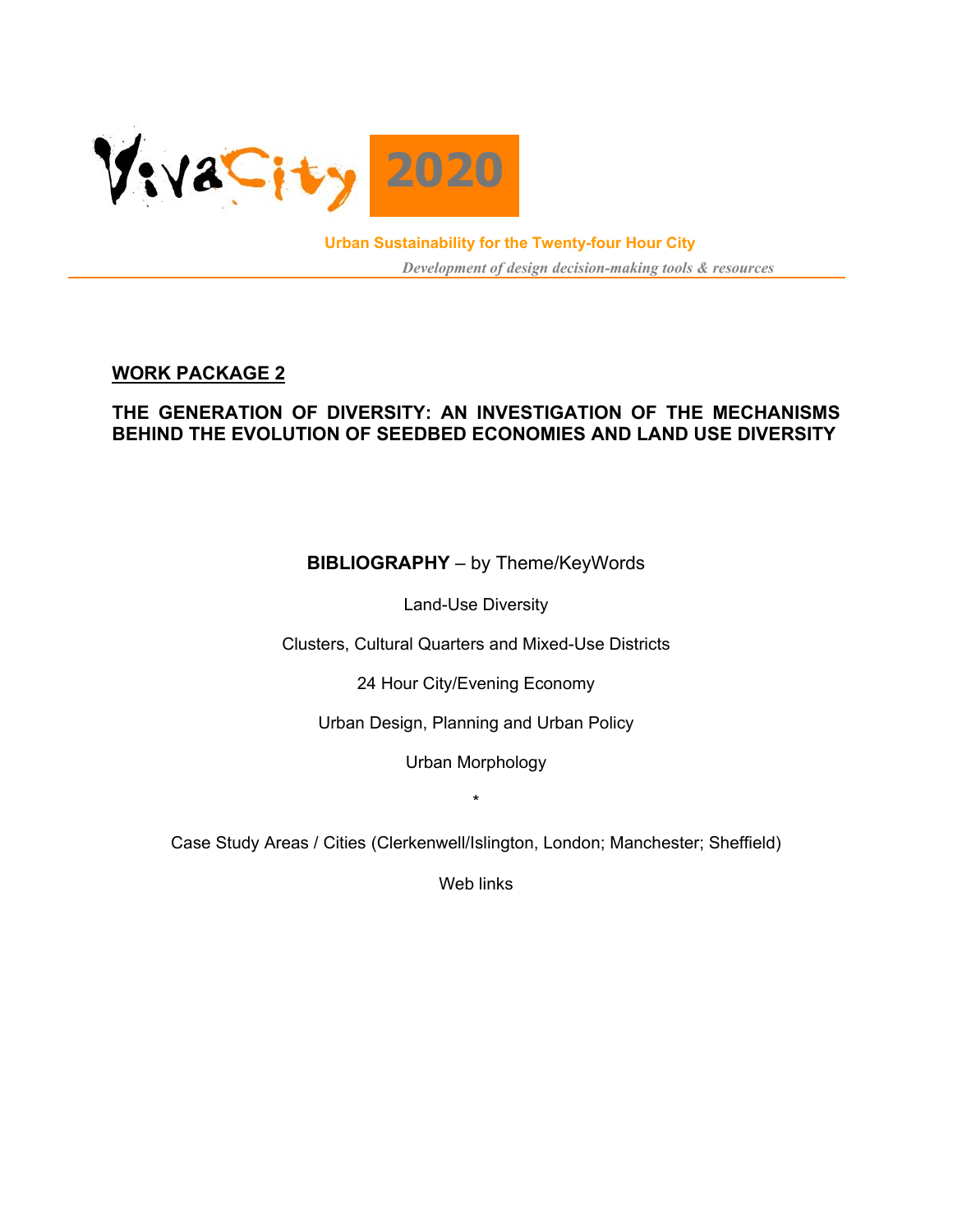## **BIBLIOGRAPHY**

#### **Land-Use Diversity**

[**Key words**: *Mixed-Use Development, Mixed Land Use, Mixed Tenure, Urban Density, Managed Workspace, Live/Work, Living-Above-the-Shop, Compact City, Land-Use Integration, Urban Village, Urban Regeneration, New Urbanism, Sustainable Urban Development*]

Adair, A., Berry, J., McGreal, S. Hutchison, N., Watkins, C. and Gibb, K. (2004) 'Urban Regeneration and property investment performance', *Journal of Property Research* 20(4): 371-386

Aldous, T. (1992) *Urban Villages: A Concept for Creating Mixed-Use Urban Developments on a Sustainable Scale*. London, Urban Villages Group

Aldous, T. (1995) *Economics of Urban Villages*, Urban Villages Forum. London

AMION Consulting (2001) *Urban Regeneration Companies – Learning the Lessons. Policy and Practice Report*. London, DTLGR

Appleyard, D., Gerson, M. and Lintell, M. (1981) *Liveable Streets*. Berkeley, University of California Press

Atlinson, R. and Kintrea, K. (2000) 'Owner-occupation, social mix and neighbourhood impacts', *Policy and Politics*, 28(1): 93-108

Barlow, J. and Gann, D. (1994) *Offices into flats*. York, Joseph Rowntree Foundation

Beekham, T., Lyons, F. and Scott, J. (2001) *Improving the Understanding of the Influence of Owner Occupiers in Mixed Tenure Neighbourhoods*. Report 89. Edinburgh, Scottish Homes

Building Design Partnership (1995) *Building regulations; Study of Mixed-Use Development 1995*: Phase 1 Report, a study for the DETR. BDP Sheffield

Biddulph, M. (2000) 'Villages do not make a City', *Journal of Urban Design* 5 (1), February: 65-81

Breheny, M. (1995) *Sustainable Development and Urban Form*. London, Pion

Brindley, T. (2003) 'The social dimension of the urban village. A Comparison of models for sustainable urban development', *Urban Design International* 8: 53-65

British Property Federation (2003) *Mixed Use Regeneration at Brindley Place and Gunwharf Quays*, College of Estate Management, Reading, June.

Building Design Partnership (1996) *London's urban environment - Planning for quality*. London, HMSO

Burton, E. (2002) 'Measuring urban compactness in UK towns and cities', *Environment and Planning B* 29(2): 219-250

Campbell, K. (1999) 'Mixed use city centres', *Urban Design Quarterly*, 70, April: 20-23

Camagni, R., Capello, R., Nijkamp, P. (1997) 'The co-evolutionary city', *International Journal of Urban Sciences*, 1(1): 3246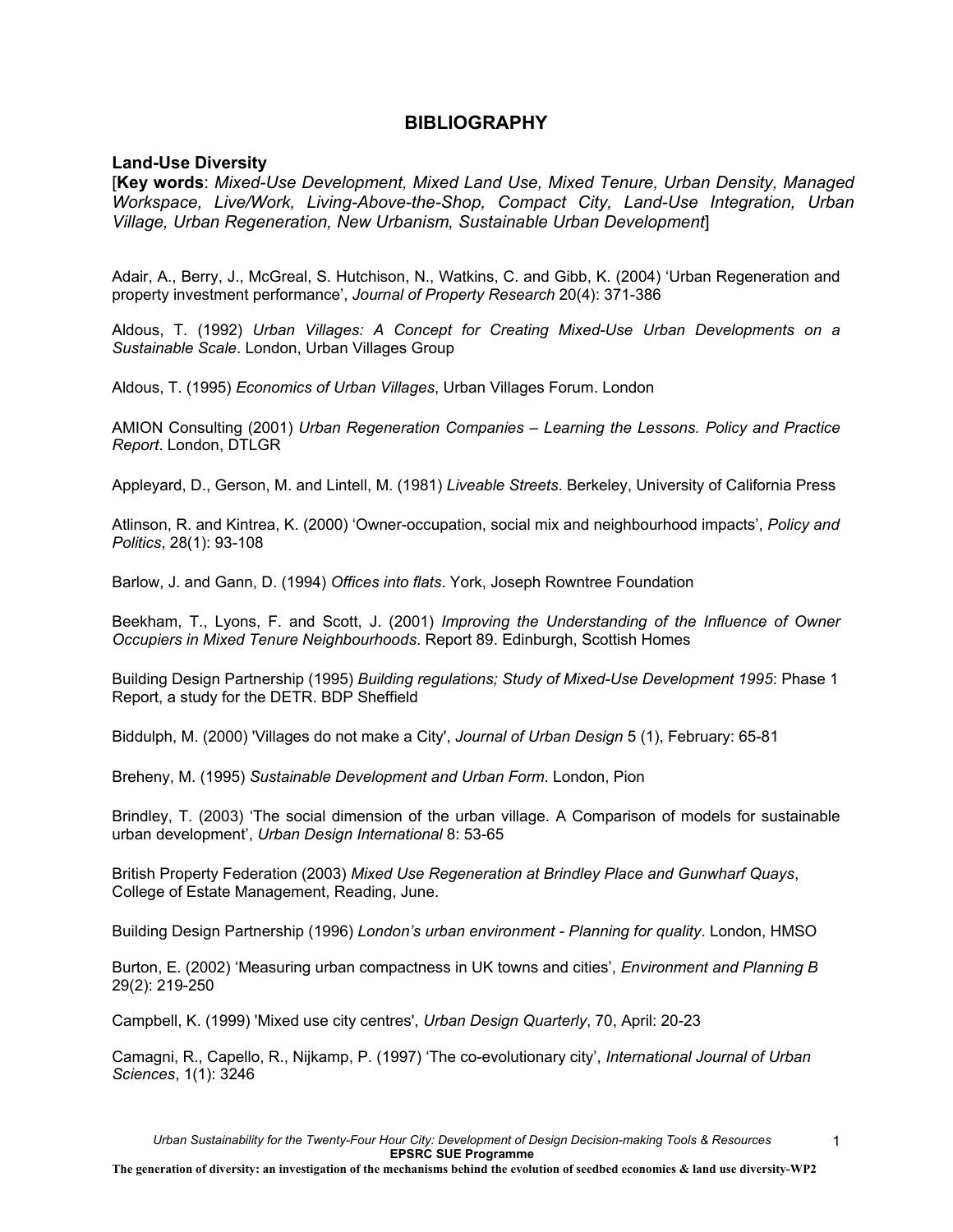CEU (2004) *General Agreement No.1 Mixed Use for Cities*. Council for European Urbanism www.ceunet.org/mixeduse.htm

Christian, K. (2003) 'Finding the meaning in mixed-use'. *Regeneration & Renewal*. London: 20

Civic Trust & University of Westminster (1998) *Homes above shops*, May 1998

Civic Trust Regeneration Unit (1998) *Dwellings in and over shops*: appendices, a report for LPAC, GOL, & DETR. London, Civic Trust

Cole, I. and Goodchild, B. (2001) 'Social mix and the 'balanced community' in British housing policy – a tale of two epochs', *Geojournal* 51: 351-360

College of Estate Management (2002) 'Residential Investment and Sustainable Communities', Reading http://www.cem.ac.uk/research.shtml

Coupland, A. (1997) *Reclaiming the City: Mixed Use Development*. London, 'Spon

Cowan, R. (1997) 'The Connected City: a new approach to making cities work', *Urban Initiatives*, London

Cox, S. (1993) *Mixed-use buildings, blocks and quarters*. Luxembourg, European Commission

Crossley, R. (2001) *Reputation, Risk and Reward. The Business Case for Sustainability in the UK Property Sector*. Sustainable Construction Task Group/BRE

Davies, J.W.K. (1998) *Mixed Use Areas - Panacea or Placebo?, An exploration of the mixed-use industrial/residential developments of the Baden Wurttemberg Region of Germany*, Town & Country Planning Summer School, York

DETR (1999) 'Research Report 72: Dwellings over and in Shops in London'. London

Dixon, T. and Marston, A. (2003) *Mixed Use Urban Regeneration at Brindley Place, Birmingham and Gunwharf Quays*, Portsmouth. Reading The College of Estate Management

DoE, Comedia, Hillier Parker, University College London (1994) *Vital and viable town centres: meeting the challenge*. London, HMSO

Donaldson's (1994) *Mixed Use Development in Historic Towns*, London

Downie, M.L., Fisher, P. and Williamson, C. (2002) *Managing tenant mix in shopping centres in the UK*. London, RICS Foundation, September

DTLR (2002) 'Mixed-Use Development, Practice and Potential', March. London, Department for Transport, Local Government and the Regions http://www.info4local.gov.uk/searchreport.asp?id=5813&heading=e-mail+alert

Dunster, B. (1997) *Urban sustainability. Paradox or Possibility? Sustainable Urban Model Combining Housing and Workspace*. East Molesey, Surrey

Dwelly, T. (2003) *Homes that Work. The role of Housing Associations as Providers of Live/Work Accommodation*, The Live/Work Network/Peabody Trust/Housing Corporation

Ellis, C. (2002) 'The New Urbanism: Critiques and Rebuttals', *Urban Design* 7(3): 261-291

English Historic Towns Forum (1995) *Historic towns: mixed uses and vitality and viability*, report no.37**.**  London

2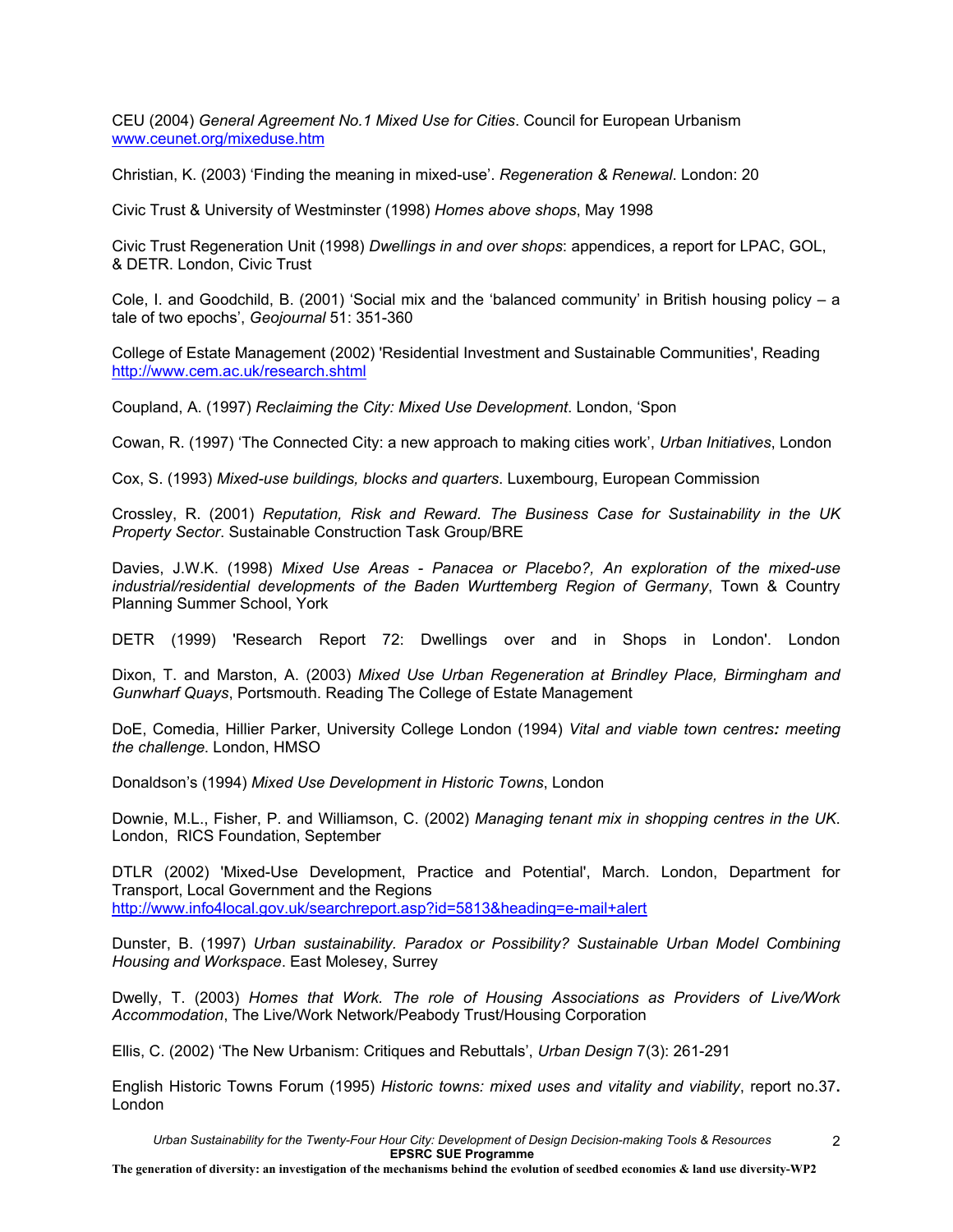English Partnerships (1998) *Making Places: A guide to good practice in undertaking mixed-use development schemes*. London, English Partnerships/Urban Villages Forum

Entec Shankland Cox Ltd (1994) *Mixed Uses in Buildings, Blocks and Quarters*. Camden House, St. John's. Kenilworth, Warwickshire

ESRC (2002) 'Fiscal incentives for urban regeneration' and ''The urban village: a real or imagined contribution to sustainable development', Swindon

Essex Planning Officers' Association (1998) *The Essex Design Guide for Residential and Mixed Use Areas*, Colchester, Essex County Council

FPD Savills (1991) *Land Use in Cities (including mixed uses),* London

FPD Savills (2003*) Investment in Mixed Use*. Research, Summer. London

Frank, L. & Pivo, G. (1995) 'Impacts of mixed use and density on utilization of three modes of travel: single-occupant vehicle, transit and walking', *Transportation Research Record* 1466: 44-55

Franklin, B. and Tait, M. (2002) 'Constructing an image: the Urban Village Concept in the UK', *Planning Theory*, 1(3): 250-272

Garcia, D. and Piera, P. (2003) 'Expansion versus Density in Barcelona: A Valuation Exercise', *Urban Studies* 40(10): 1925-1936

Gehl, J. (2001) *Life Between Buildings. Using Public Spaces.* (4<sup>th</sup> ed.). Denmark, Arkitektens Forlag

GLA (2002) *Investigating the Potential for Large Mixed Use Housing Developments*. A Report commissioned by GLA with financial support from GOL. SDS Technical Report No.18, August

Goodchild, B. (1998) 'Learning the lessons of the Housing over Shops initiative', *Journal of Urban Design* 3 (1): 73-92.

Gordon, A. (ed.) (2003) *The Next American City*. www.americancity.org

Gratz, R. B. and Mintz, N. (1998) *Cities Back from the Edge: New Life for Downtown*. New York, Wiley

Gruen, V. (1973) *Centers for the Urban Environment*. New York, Van Nostrand Rheingold

Haughton, G. and Hunter, C. (1994) *Sustainable Cities*. London, Jessica Kingsley Publoishers

Heathcote, D. (2003) *Penthouse over the City: The Barbican and Modern Urban Living*, Wiley-Academy

Hemphill, L., Berry, J., McGreal, S. (2004) 'An Indicator-based approach to Measuring Sustainable Urban Regeneration Performance: Part 1, Conceptual Foundations and Methodological Framework', *Urban Studies* 41(4): 725-755

Hemphill, L., Berry, J., McGreal, S. (2004) 'An Indicator-based approach to Measuring Sustainable Urban Regeneration Performance: Part 2, Empirical Evaluation and Case Study Analysis', *Urban Studies* 41(4): 757-772

Hillman, J. (1992) 'Integrated Land use', *Living Cities*. London, RICS

Hills, P.J. (1994) 'The car versus mixed use development', in Wood, M (ed), 1994, *Planning Icons: Myth and Practice*, Planning Law Conference, *Journal of Planning and Environment Law*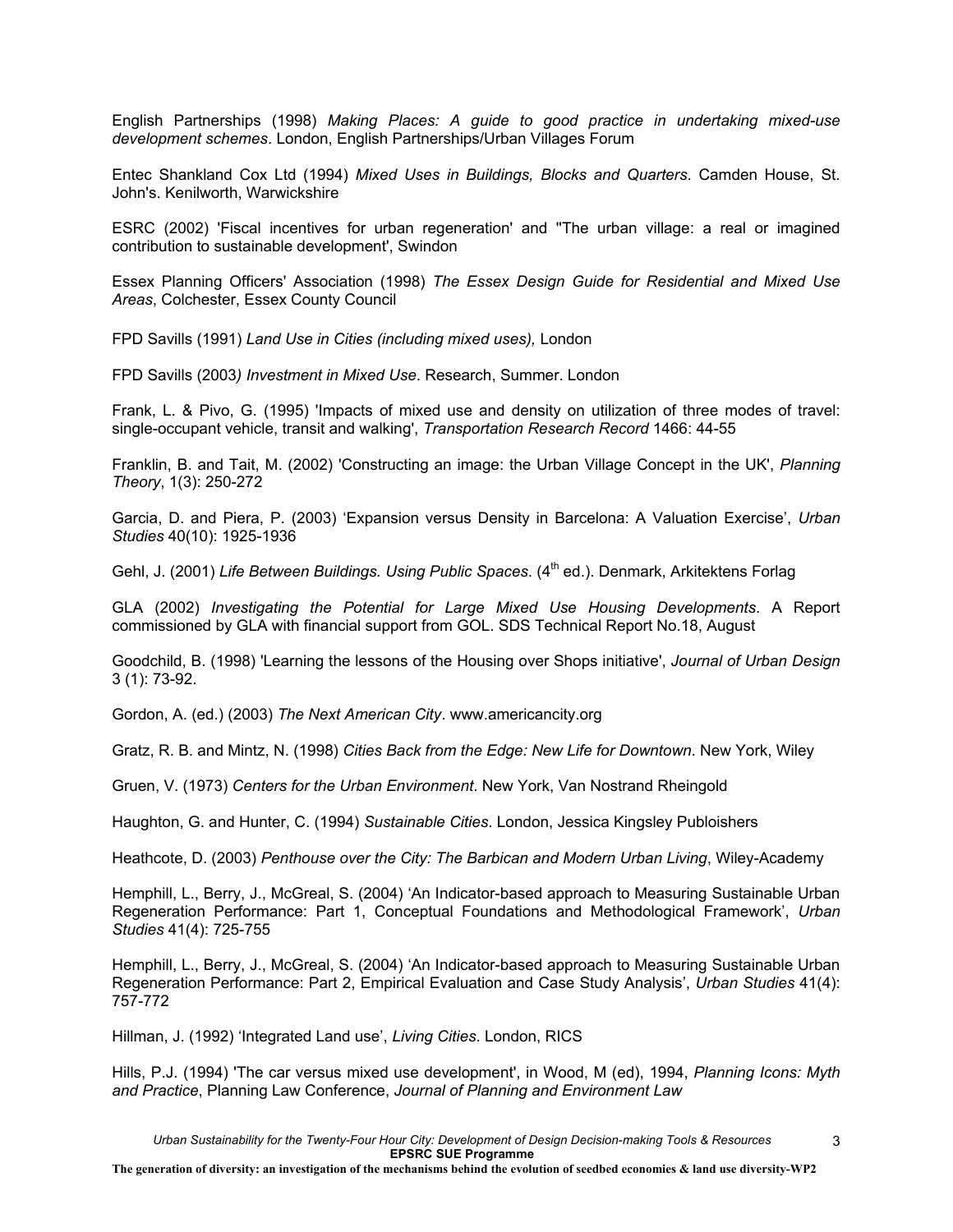I&DEA (1998) *UK Housing Plus: Improving Domestic Energy Efficiency and the Health of Residents*. Sheffield

Jackson, L. (1999) 'Mixed Use Experience in Wycombe', Paper presented to the 1999 Town and Country Planning Summer School, available at http://www.planningsummerschool.com/

Jackson, A., Mair, D. and Nabarro, R. (1987) *Managing Workspaces - Good Practice in Urban Regeneration*. London, Department of the Environment/HMSO

Jacobs, J. (1962) *The Death and Life of Great American Cities*. London, Jonathan Cape

Jencks, M. (ed) (1999) *The Compact City: A Sustainable Urban Form*, London, E & FN Spon

Kearns, A. and Turok, I. (2003) *Sustainable Communities. Dimensions and Challenges*. ESRC/ODPM, Department of Urban Studies, University of Glasgow

Kemp, R. (1995) *Mixed-Use Developments. New designs for new livelihoods*. State of Queensland, Australia, Department of Tourism, Small Business and Industry

Kelly, A. (2001) *Building Legible Cities*, Bristol Cultural Development Partnership. Bristol City Council

Kelly, A. and Kelly, M. (2003) *Building Legible Cities 2*, Bristol Cultural Development Partnership

Kedrick Davies, J.W. (1998) 'Mixed Use Areas - Panacea or Placebo', Paper presented to the 1998 Town and Country Planning Summer School, available at http://www.planningsummerschool.com/

Kemp, R. (1985) 'Managed workspaces', *Local Government Policy-making*, 12(2): 21-26

Knox, M., Alcock, D., Roderick, A., Iles, J. (2002) *Approaches to community governance: Models for mixed tenure communities*, Joseph Rowntree Foundation. Bristol, Policy Press

Lees, L and Demeritt, D (1998) 'Envisioning the liveable city: the interplay of "sin city" and "sim city" in Vancouver's planning discourse', *Urban Geography* 19(4): 332-59

Ley, D (1996) *The New Middle Class and the Remaking of the Central City*. Oxford University Press

Living Over the Shop Project (1991) 'Living over the shop briefing paper', LOTS Project, York

Llewelyn Davies (2004) *Transport and City Competitiveness – Literature Review* for the DfT and ODPM

London Residential Research and the University of Westminster (2002) 'Developing Additional Housing above and on Non-Residential Sites' http://www.planning.haynet.com and see 'The scope for residential development above petrol stations', June

Lowe, S and Petherick, A. (1989) 'Living over the shop', *Housing Review* 38 (2): 40-44

LPAC (1998) 'Dwellings Over and In Shops in London', London Planning Advisory Committee

LPAC (1998) *Sustainable Residential Quality: New Approaches to Urban Living*. London, Llewelyn-Davies for DETR, GOL

Maitland, R. (1997) 'Cities, Tourism & Mixed Uses', in A.Coupland (ed) *Reclaiming the City*. London Spon

Marsh, C. (1996) *Mixed-use - a mixed blessing?* The Cutting Edge. London, RICS Research

Marshall, S. (ed) (2004) 'New Urbanism', *Built Environment* Special Issue 29(3)

*Urban Sustainability for the Twenty-Four Hour City: Development of Design Decision-making Tools & Resources* **EPSRC SUE Programme**

**The generation of diversity: an investigation of the mechanisms behind the evolution of seedbed economies & land use diversity-WP2**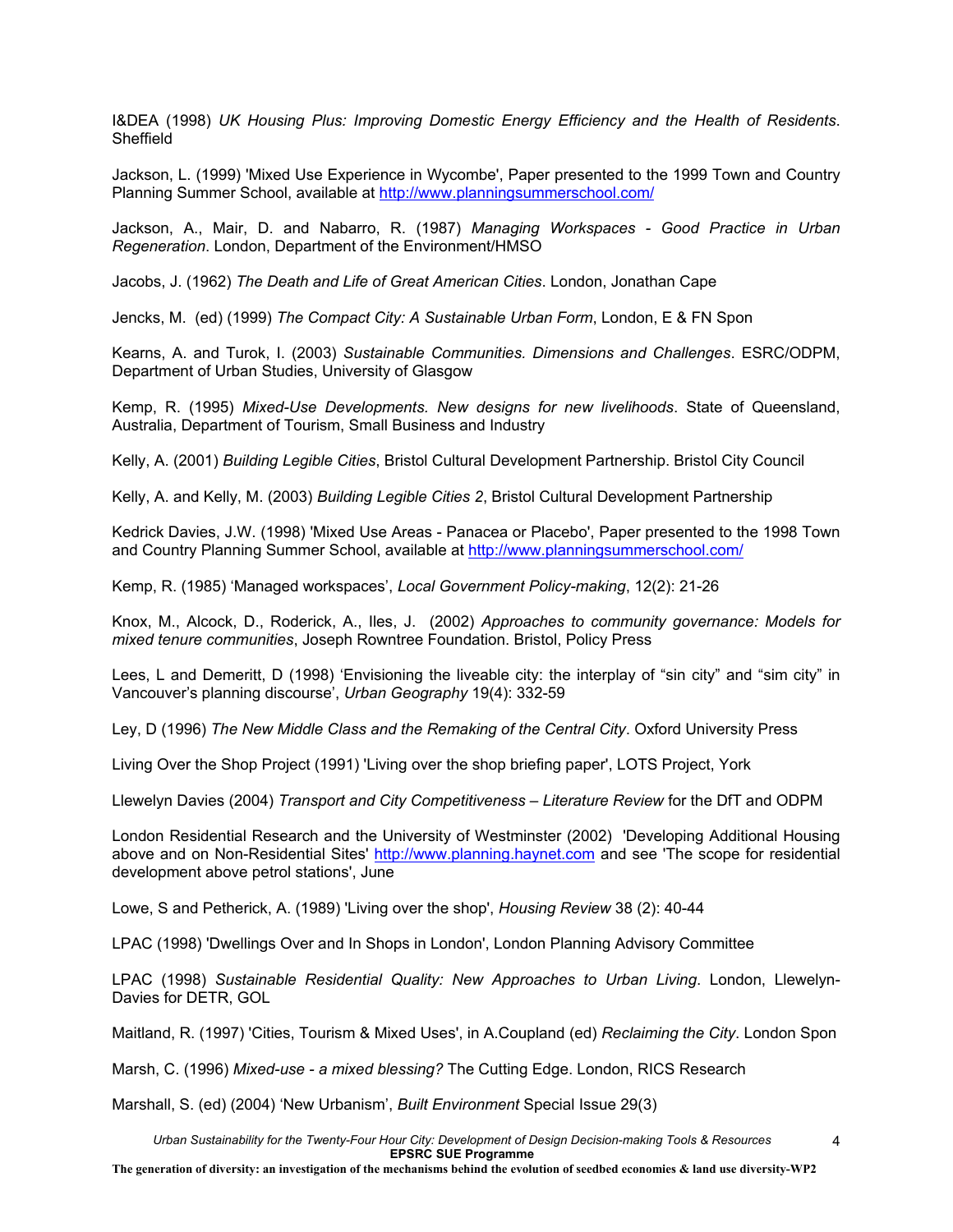McCarthur, A. (2000) 'Rebuilding sustainable communities: assessing Glasgow's urban village experiment', *Town Planning Review* 71 (1): 51-70

Montgomery, J. (1998) 'Making a City: Urbanity, vitality and urban design', *Urban Design* 3(1): 93-116

Morris, W. and Kaufman, C. (1997) 'Mixed use development: New designs for new livelihoods', Department of Tourism, Small Business and Industry, Canberra, Australia

Moss, M. (1997) 'Reinventing the central city as a place to live and work', *Housing Policy Debate* 8 (2): 471-490

Muir, A. (1996) 'Urban Villages - No Place in the Planning Process?', Report for the Natural and Built Environment, Issue 12, January

National Housing and Town Planning Council (1995) *Living over the shop; A Practical Guide to Living over the shop*. NHTPC, London

Neal, P. (ed) (2003) *Urban Villages and the Making of Communities*. London, Spon / Routledge

Nicolau, L. (2005) 'Mixed use means flexible functions', *Planning in London* Issue 52, Jan-March, 46-48

Oakes, C. and McKee, E. (1997) *City-centre apartments for single people at affordable rents: The requirements and preferences of potential occupiers*. Joseph Rowntree Foundation, York Publishing Services, York

ODPM (2001) *Mixed use development, practice and potential*. London. Office of the Deputy Prime Minister. www.communities.gov.uk

Petherick, A. (1997) *Living over the Shop*, SUN dial 5, URBED, Manchester, Autumn.

Petherick, A. (1998) 'Surveying the potential of LOTS', *Town and Country Planning* 67 (3), April.

Petherick, A. and Fraser, Ross (1999) *Living Over the Shop: A Handbook for Practitioners*. Living Over The Shop (LOTS), York

Petherick, A. (1999) 'Living over the shop', *Urban Design Quarterly* 70, April: 18-19

Phillips, A. (1993) *The best in mixed-use development design*. Rotovision, USA

Procos, D. (1976) *Mixed Land Use: From Revival to Innovation*. Stroudsburg

Ravetz, A. (1995) 'The barriers to LOTS conversions', *Town and Country Planning*, May/June: 136-137 Redding, B. and Bulos, M. (1997) *Evaluation of flats over shops*, London, Department of the Environment

RICS (2000) *Transport Development Areas: A Study into Achieving Higher Density Development around Public Transport Nodes*. London*,* Symonds Group for RICS

Rowley, A. (1996a) *Mixed-use development: concept and realities*. London, RICS

Rowley, A. (1996b) 'Mixed-use development: ambiguous concept, simplistic analysis and wishful thinking?' *Planning Practice and Research* 11(1): 87-99

J.Rowntree Foundation (2007 ) *Re-discovering Mixed Use Streets: the contribution of local high streets to sustainable communities* (M.Roberts with Peter Jones & L.Morris). York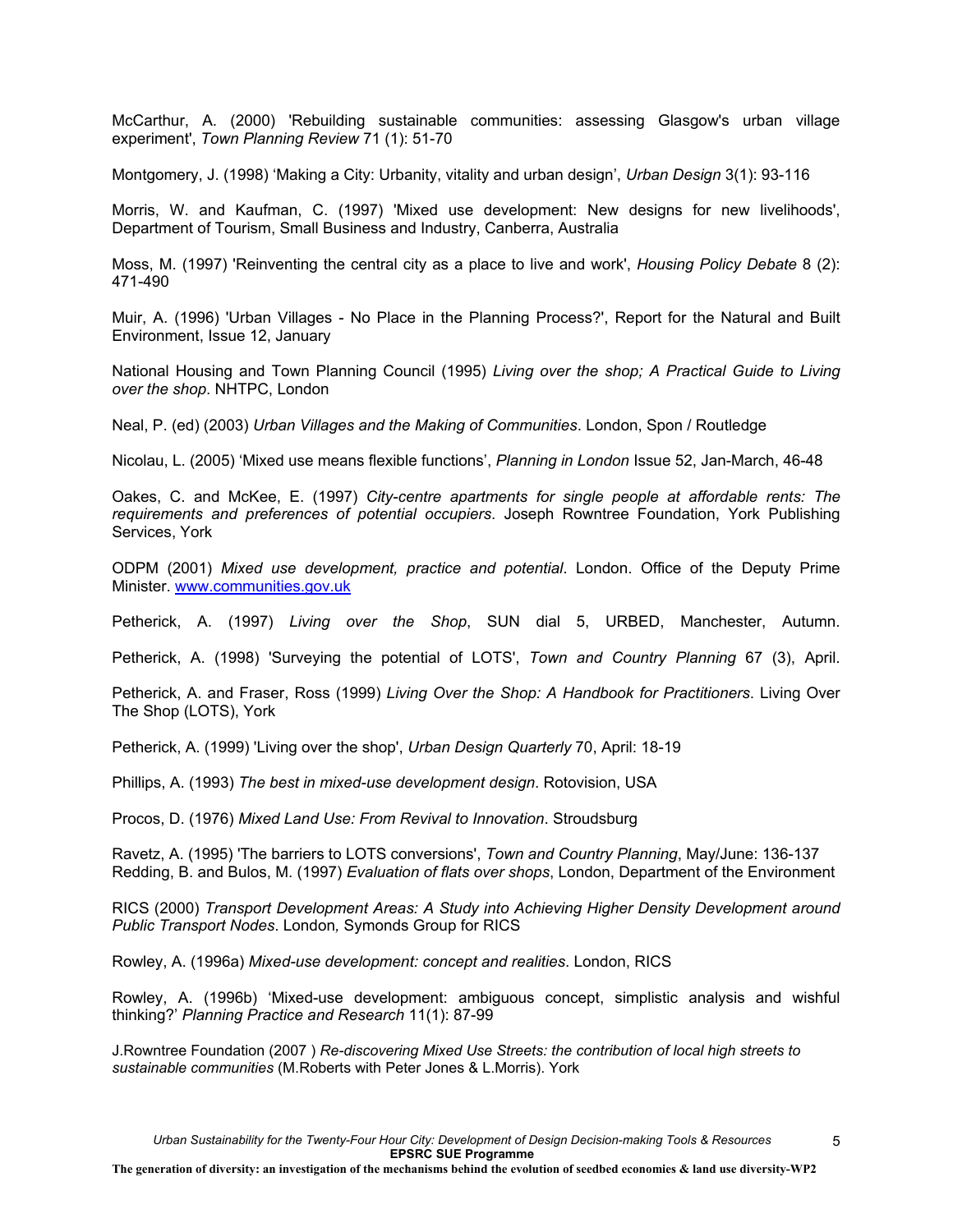Schwanke, D. *et al* (1987) *Mixed-Use development Handbook* (2<sup>nd</sup> ed.). Washington DC, Urban Land Institute

SDC (2003) *Mainstreaming Sustainable Regeneration - a Call to Action*. London, Sustainable Development Commission (www.sd-commission.gov.uk)

Sieverts, T. (2003) *Cities Without Cities. An Interpretation of the Zwischenstadt*. London, Spon Sim, P.A. (1994) 'Mixed use development', *Journal of Planning and Environmental Law*

Snedcof, H. (Ed) (1985) *Cultural Facilities in Mixed-Use Development*. Washington D.C., The Urban Land Institute

Stern, E., Salomon, L. and Bovy, P. (2002) *Travel Behaviour. Spatial Patterns, Congestion and Modelling*. Cheltenham, Edward Elgar

Spain, D, (1989) 'Why higher income households move to central cities', *Journal of Urban Affairs* 11(3): 283-299.

Sucher, D. (2003) *Comfort Zone. How to Build an Urban Village* (2<sup>nd</sup> ed.). City Comfort Inc. http://citycomfortsblog.typepad.com

Tait, M. (2003) 'Urban villages as self-sufficient integrated communities: a case study in London's Docklands', *Urban Design International* 8: 37-52

Tibbalds, F. (1992) *Making People Friendly Towns: improving the environment in town & cities*. Longman

Tunstall, R. (2002) *Housing Density: What Do Residents Think?* London, East Thames Housing Group

UNCED (1992) *Agenda 21: Report on the UN Conference on Environment and Development*, Rio. UN

University of Liverpool (2001) 'City Centre Living as the Springboard for Regeneration? Some lessons from Liverpool', University of Liverpool, June

URBED (2004) *Attitudes to Higher Density in the South-East*. A Report for the South-East England Assembly. London, URBED with MORI, February

UVF (1992) *Urban Villages: A Concept for Creating Mixed Use Urban Developments on a Sustainable Scale'.* London, Urban Villages Forum

Walker, H. (1997) 'Mixed-Use Development as an Agent of Sustainability', in Coupland, A. (ed) *Reclaiming the City*. London, E&FN Spon: 63-86

Western Australian Government (2000) *Liveable Neighbourhoods*. Sustainable Cities Initiative

Wheeler, S. (1998) 'Planning sustainable and livable cities', in LeGates, R.T. and Stout, F. (eds) *The City Reader* (2<sup>nd</sup> ed.). London, Routledge: 434-445

Williams, G. (1996) 'Postcode 3000 - promoting city centre living', *Town & Country Planning* 65(4): 203-12

Williams K. (1998) 'Can Planners Implement Urban Intensification Policies?', *Town & Country Planner* November (see K.Williams unpublished PhD thesis 'The Effectiveness of the UK Planning System in Delivering Sustainable Development via Urban Intensification', Oxford Brookes University, January 1998)

Witherspoon, R.E. (1976) *Mixed Use Developments*. Washington

Zeidler, E. H. (1985) *Multi-use Architecture in the Urban Context*. New York, van Nostrand Reinhold.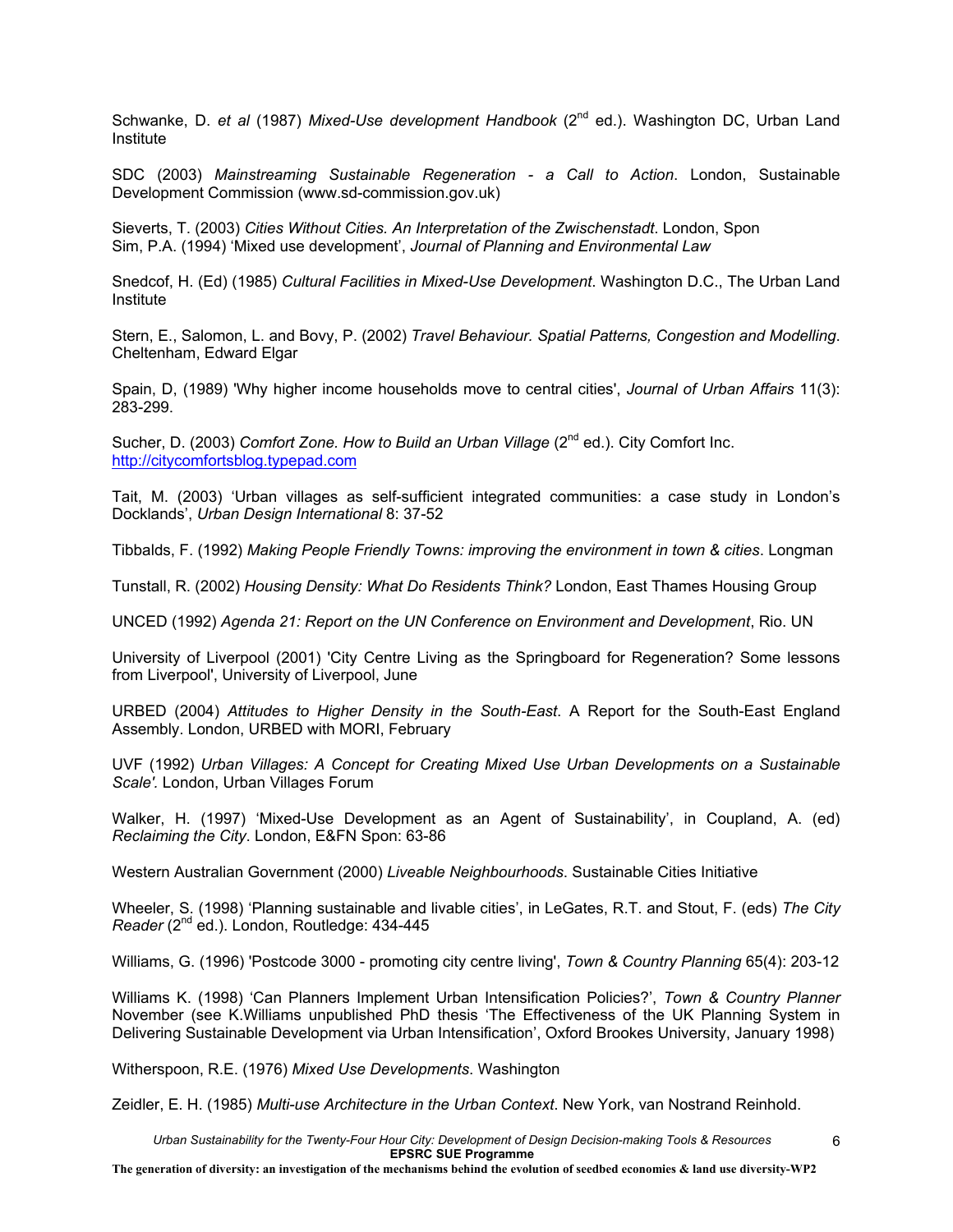## **Clusters, Cultural Quarters and Mixed-Use Districts**

[**Key words:** *Clusters; Agglomeration; Marshallian Industrial Districts; New Economy, Ethnic Quarters & Settlements; Entertainment Zones, Cultural (Consumption/Retail) Quarters, Street Markets; Gentrification, Transport Development Areas*]

Arrigoni, P. (2000) 'The District of Leisure: Bars, Restaurants and Entrepreneurs of the 'Milanesi Navigli', *Journal of Urban Labour and Leisure*, 1(2) (www.lull.clara.net/vol1/2/00007.htm)

Backlund, A-K, Sandberg, A. (2002) 'New Media Industry Development: Regions: Networks and Hierarchies - Some Policy Implications', *Regional Studies* 36(1): 87-91

Barret, G. (1999) 'The Transport Dimension', in Jenks, M. et al (eds) *The Compact City: A Sustainable Form?.* London, E&FN Spon: 170-180

Bathelt, H (2002) 'The Re-emergence of a Media Industry Cluster in Leipzig'*, European Planning Studies* 10(5): 583-611

Batt, R. et al (2001) *Net Working - Patterns and Workforce Policies for the New Media Industry*. Washington D.C., Economic Policy Institute

Beccatini, G. (1990) 'The Marshallian industrial district as a socio-economic notion', in Pyke, F. Beccatini, F. and Sengenberger, W. (eds) *Industrial Districts and Inter-firm Co-operation in Italy*. Geneva, International Institute for Labour Studies: 37-51

Bell, D. and Jayne, M. (2003) 'Design-led' Urban Regeneration: A Critical Perspective', *Local Economy* 18(2): 121-134

Berger, K. (2002) 'What Just Happened Here? The dot-com years', in *San Francisco*, April: 53-71

Braczyk, H.-J., Fuchs, G. and Wolf, H-G. (eds) (1999) *Multimedia and Regional Economic Restructuring*. London, Routledge

Buck, N., Gordon, I., Hall, P., Harloe, M. and Kleinman, M. (2003) *Working Capital: Life and Labour in Contemporary London.* London, Routledge

Capello, R. (2001) 'Dynamic Urbanisation Economies vs. Milieu Economies' in Simmie, J. (ed) *Innovative Cities*. London, Spon Press: 97-128

Castells, M. (1989) *The Informational City: Information Technology, Economic Restructuring and the Urban-Regional Process*. Oxford, Blackwell.

Castells, M. (1996) *The Information Age: Economy Society and Culture*, Vol. 1: *The Rise of the Network Society*. Oxford, Blackwell

Cervero, R. & Landis, J. (1997) 'Twenty Years of the Bay Area Rapid Transit System: Land Use and Development Impacts', *Transport Research* Part A, 31(4): 309-333

Chatterton, P. and Hollands, R. (2002) 'Theorising Urban Playscapes: Producing, Regulating and Consuming Youthful Nightlife City Spaces', *Urban Studies* 39(1) 95-116

Christopherson, S. (1994) 'The Fortress City: privatised spaces, consumer citizenship', in Amin, A. (ed.) *Post-Fordism: A Reader*. Oxford, Blackwell: 409–27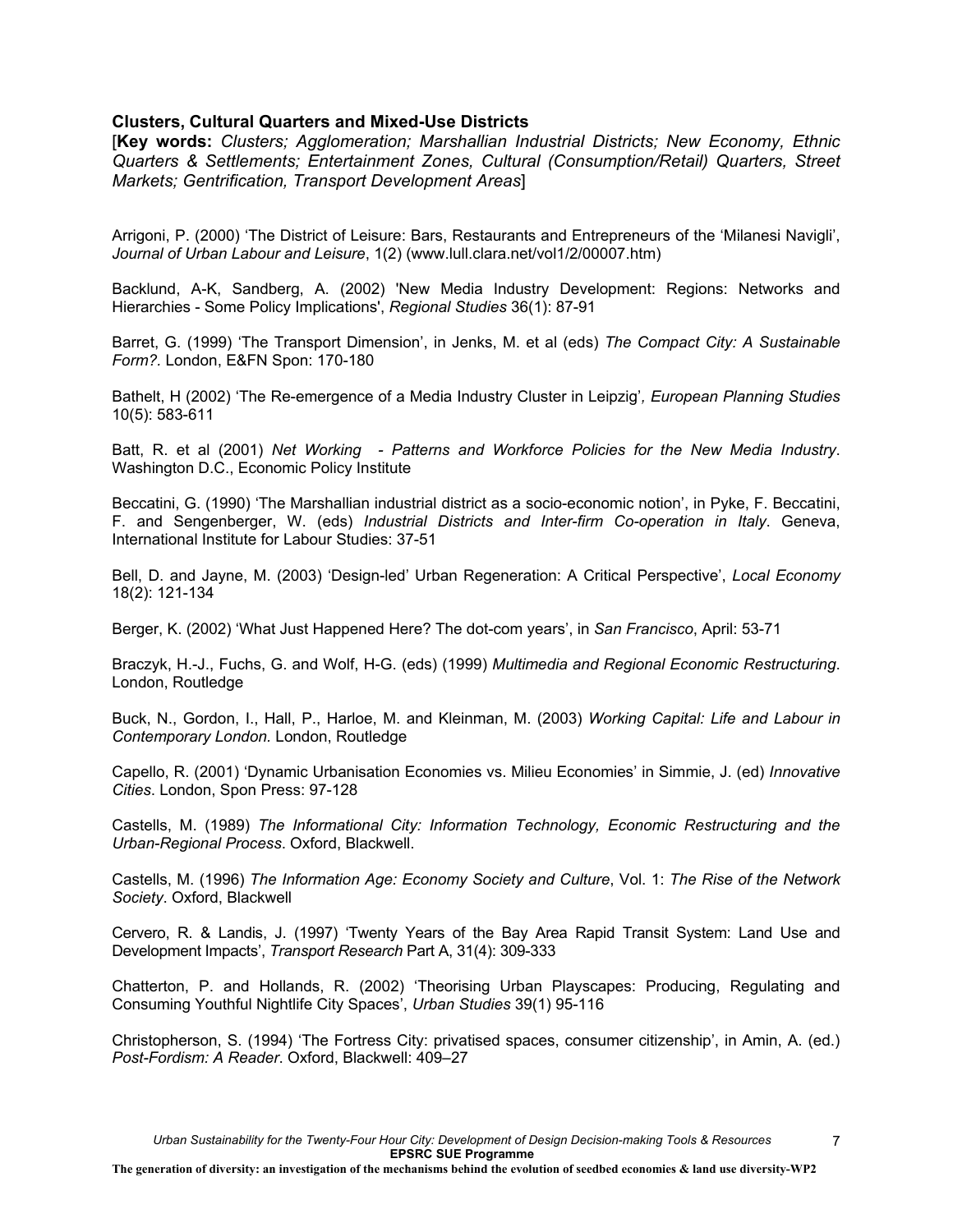Crewe, L. and Beaverstock, J. (1998) 'Fashioning the City: Cultures of Consumption in Contemporary Urban Spaces', *Geoforum* 29(3): 287-308

Curran, J. and Blackburn, R.A. (1994) *Small firms and Local Economic Networks: The Death of the Local Economy*. London, Routledge

Downey, J. and McGuigan, J. (eds) (1999) *Technocities*. London, Routledge

DETR (2000) *Planning for Clusters*. Ecotec, GVA and CURDS for DETR. London

DPA (2000) *Creative Industries Strategy for London*, David Powell Associates for the London Development Partnership (LDP)

DTI (2001) *Business Clusters in the UK – A First Assessment*. London

Dudrah, R.K. (2002) 'Birmingham (UK): Constructing city spaces through Black popular cultures and the Black public sphere', *City* 6(3): 335-350

Dunn, K.M. (1998) 'Rethinking Ethnic Concentration: Cabramatta, Sydney…' *Urban Studies* 35(3): 503-27

Ecotec (2003) *A Practical Guide to Cluster Development*. London, Department for Trade & Industry/ English RDAs

Evans, G.L. (1990) *Premises Needs and Problems of Crafts Firms in Clerkenwell*. London, Local Enterprise Research Unit, Polytechnic of North London

\_\_\_\_\_\_\_\_ (1991) Clerkenwell Case Study: *Trading Places - The City Workshop,* Worpole, K. in *Whose Cities* (Fisher, M and Owen, U - eds). London, Penguin

\_\_\_\_\_\_\_\_ (2001) *Cultural Planning: An Urban Renaissance?.* London, Routledge

\_\_\_\_\_\_\_\_ (2003a) 'Hard-Branding the Cultural City - from Prado to Prada', *International Journal of Urban and Regional Research*, 27 (2): 417-440 Special Issue on 'Cities and the Global Entertainment Economy'

\_\_\_\_\_\_\_\_ (2004) 'Cultural Industry Quarters - from pre-industrial to post-industrial production', in Bell, D. and Jayne, M., *City of Quarters: Urban Villages in the Contemporary City*. Aldershot, Ashgate Press

\_\_\_\_\_\_\_\_ & Foord, J. (2000) 'Landscapes of Cultural Production and Regeneration', in Benson, J. and Rose, M. (eds) *Urban Lifestyles: Spaces, Places, People*. Rotterdam, A.T.Balkema: 249-256

\_\_\_\_\_\_\_\_ & Foord, J. (2002) 'Shaping the Cultural Landscape: Local Regeneration Effects', in Miles, M. & Hall, T. (eds), *Urban Futures: Critical Commentaries on Shaping the City*. London, Routledge: 167-181

Filmlink (2000) *Film Industry in Hertfordshire: Facts and Figures*, Hertfordshire County Council

Fleming, T. (ed.) (1999) *The Role of Creative Industries in Local and Regional Development*. Sheffield, Government Office for Yorkshire and the Humber

Foord, J. (1999) 'Creative Hackney: Reflections on Hidden Art', *Rising East* 3(2): 38-66

GLA (2003) *London Cultural Capital. Realising the Potential of a world-class city*. London, The Mayor of London's Draft Cultural Strategy, June

Graham, S. and Guy, S. (2002) 'Digital space meets urban place: Sociotechnologies of urban restructuring in downtown San Francisco', *City* 6(3): 369-382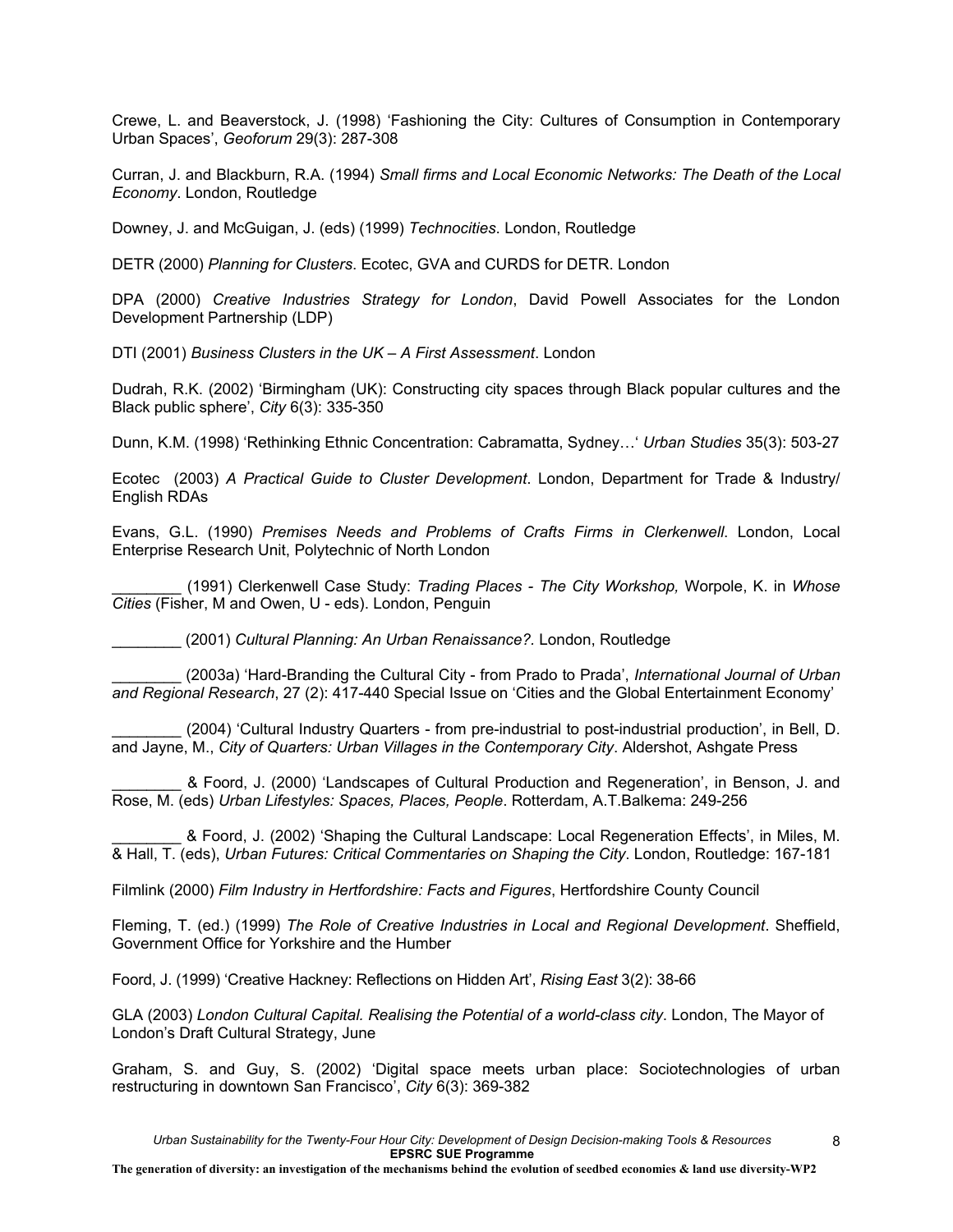Guan, J (2002) 'Ethnic Consciousness arises on facing spatial threats to the Philadelphia Chinatown', in Erdentug A. and Colombijn, F. (eds) *Urban Ethnic Encounters: the spatial consequences.* London, Routledge: 126-141

Hall, P. (1998) *Cities and Civilization*: *Culture, Innovation, and Urban Order*. Weidenfeld & Nicholson

Hamnett, C. (2003) 'Gentrification and the Middle-class Remaking of Inner London, 1961-2001', *Urban Studies* 40(12):2401-2426

Hepworth, M., Glossop, C. and Waters, R. (2004) *The Geography of the Knowledge Economy in Britain and its Implications*. London, The Local Futures Group

Hoesli, M., Lizieri, C., MacGregor, B. (1997) 'The Spatial Dimensions of the Investment Performance of UK Commercial Property'*, Urban Studies* 34(9): 1475-1494

Hutton, T.A. (2000) 'Reconstructed production landscapes in the postmodern city: applied design and creative services in the metropolitan core', *Urban Geography* 21: 285-317

Keith, M. (1995) 'Ethnic Entrepreneurs and Street Rebels. Looking inside the inner city', in Pile, S. and Thrift, N. (eds) *Mapping the Subject: Geographies of Cultural Transformation*. London, Routledge: 335-70

Knox, P. (1996) 'Globalization and urban change', *Urban Geography* 17: 115-117

Krugman, P. (1991) *Geography and Trade*. Cambridge MA, MIT Press

Landry, C. (2000) *The Creative City. A Toolkit for Urban Innovators*. London, Earthscan

Lane, R. (1998) 'The Place of Industry', *Harvard Architecture Review*, 10 [*Civitas/What City?*]: 151–61

Lawless, P. & Gore. T. (1999) 'Urban Regeneration and Transport Investment: A Case Study of Sheffield 1992-96', *Urban Studies* 36(3): 527-545

Malpezzi, S. (2001) *NIMBYs and Knowledge: Urban Regulation and the "New Economy".* Center for Urban Land Economics Research, University of Wisconsin: 1-42

Lane, R. (1998) 'The Place of Industry', *Harvard Architecture Review* 10 [*Civitas/What City?*]: 151–61

Ley, D. (2003) 'Artists, Aestheticisation and the Field of Gentrification', *Urban Studies* 40(12): 2527-2544

Marshall, A. (1920) *Principles of Economics*. London, Macmillan

Mommass, H. (2004) 'Cultural clusters and the post-industrial city: towards the remapping of urban cultural policy, *Urban Studies* 41(3): 507-532

Montgomery, J. (2003) *Cultural Quarters as Mechanisms for Urban Regeneration*, Paper to Planning Institute of Australia Conference. http://www.planning.sa.gov.au/congress/pdf/Papers/Montgomery.pdf

Moriset, B. (2003) 'The New Economy in the City: Emergence and Location Factors of Internet-based Companies in the Metropolitan Area of Lyon, France', *Urban Studies* 40(11): 2165-2186

O'Connor, J. and Wynne, D. (1996) *From the Margins to the Centre: Cultural Production and Consumption in the Post-Industrial City*. Aldershot, Arena

Porter, M. (1995) 'The competitiveness of the inner city', *Harvard Business Review* 5/3

Portnov, B.A. and Erell, E. (2001) *Urban Clustering. The Benefits and Drawbacks of Location*. Ashgate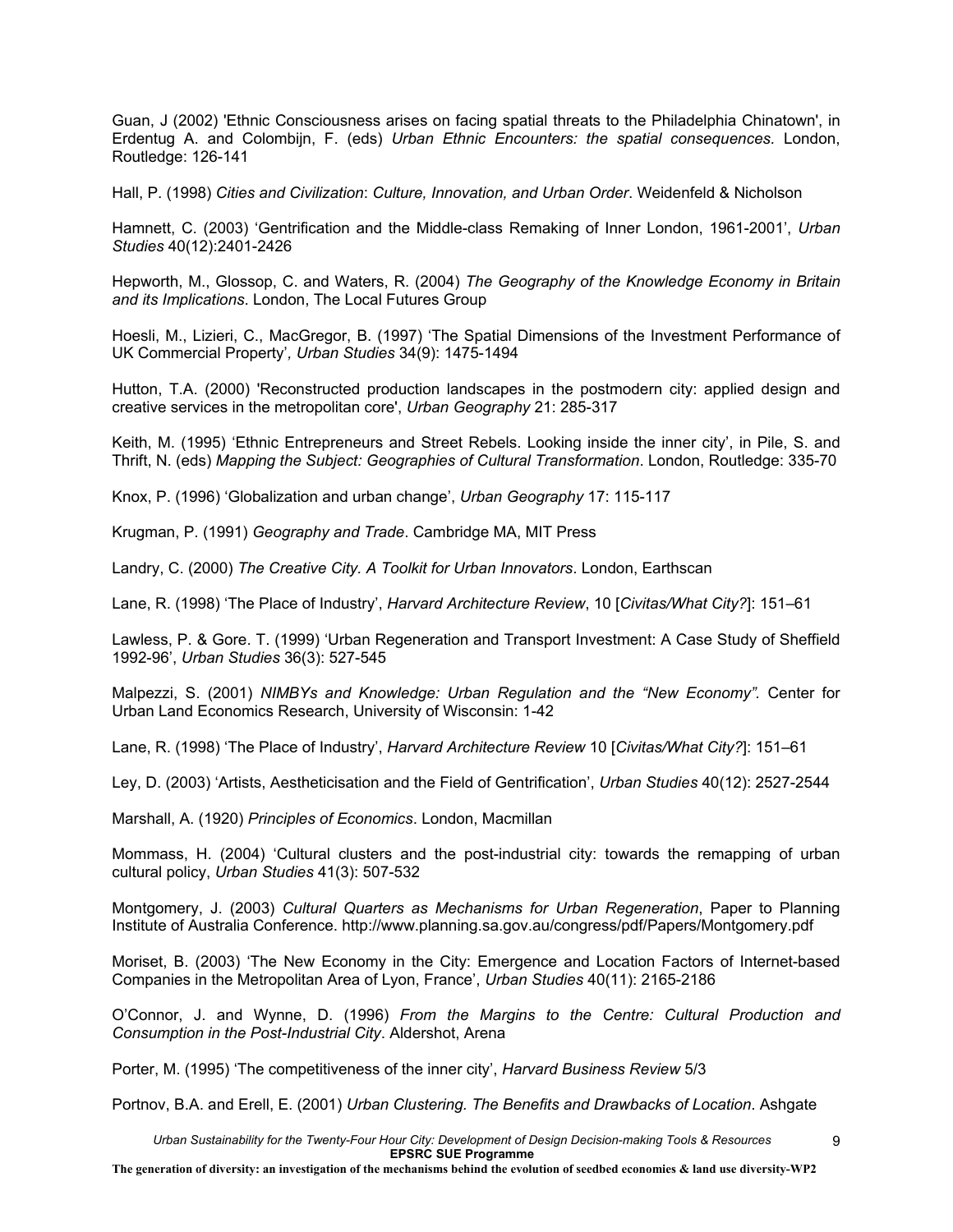Pratt, A. (2000) 'New media, the new economy and new spaces', *Geoforum*, 31(4): 425-436

Pratt, A. (2002) 'Hot Jobs in Cool Places. The Material Cultures of New Media Product Spaces: The Case of South of the Market, San Francisco', *Information Communication Society* 5(1): 27-50

Rantisi, N.M. (2002) 'The Local Innovation System as a Source of "Variety": Openness and Adaptability in New York City's Garment District', *Regional Studies*, 36(6): 587-602

RICS (2002) *Land Value and Public Transport. Stage 1 - Summary of Findings*. London, ODPM/RICS Policy Unit

RICS (2004) *Land Value and Public Transport. Stage 2 – Testing the Methodology on the Croydon Tramlink*. London, ODPM/Department for Transport/RICS Policy Unit

Santagata, W. (2002) 'Cultural Districts, Property Rights and Sustainable Economic Growth', *International Journal of Urban & Regional Research*, 26 (10): 9-23

Scott, A. (2000) *The Cultural Economy of Cities*. New York, Sage

Sheffield CIQ (2002) *Creative Clusters Conference Handbook* , 'First International Summit Conference on Creative Industries Regeneration', Cultural Industries Quarter, Sheffield, 20-23 November

Simmie, J. (ed) (2001) *Innovative Cities*. London, Spon Press

Solvell, O., Lindqvist, G., Ketels, C. (2004) *The Cluster Initiative Greenbook*. Ivory Tower AB, Stockholm

Taylor, I. (2000) 'European ethnoscapes and urban redevelopment. The return of Little Italy in  $21<sup>st</sup>$ century Manchester', *City* 4(1): 27-42

Tiesdell, S., Oc, T. and Heath, T. (1996), Revitalising historic urban quarters. Architectural Press, Oxford

Urban Cultures Ltd. (1994) *Prospects and Planning Requirements of the Creative Industries in London.* London, London Planning Advisory Committee

Urban Studies (2001) *Special Issue – Urban Neighbourhoods*, 38(12): 2103-316

URBED (1988) *Developing the Cultural Industries Quarter in Sheffield*. Sheffield, Sheffield City Council

Van Criekingen, M. and Decroly J-M. (2003) 'Revisiting the Diversity of Gentrification: Neighbourhood Renewal processes in Brussels and Montreal', *Urban Studies* 40(12): 2451-2468

Vandell, K. and Carter, C. (2000) *Store Location in (US) Shopping Centers: Theory and Estimates*. Asian Real Estte Society, Beijing, July: 1-27

Verwijnen, J. and Lehtovuori, P. (1999) *Creative Cities: Cultural Industries, Urban Development and the Information Society*. Helsinki, University of Art and Design Press

Weber, M. (1909/1929) *Theory of the Location of Industries*. Chicago, University of Chicago Press

Wigley, N. and Lowe, M. (ed.) (1996) *Retailing, Consumption and Capital: Towards the New Retail Geography*. Harlow, Longman

Williams, K, Jencks, M. and Buston, E. (1999) 'How much is too Much: Urban Intensification, Social Capacity and Sustainable Development', *Open House International*, 2(1): 17-25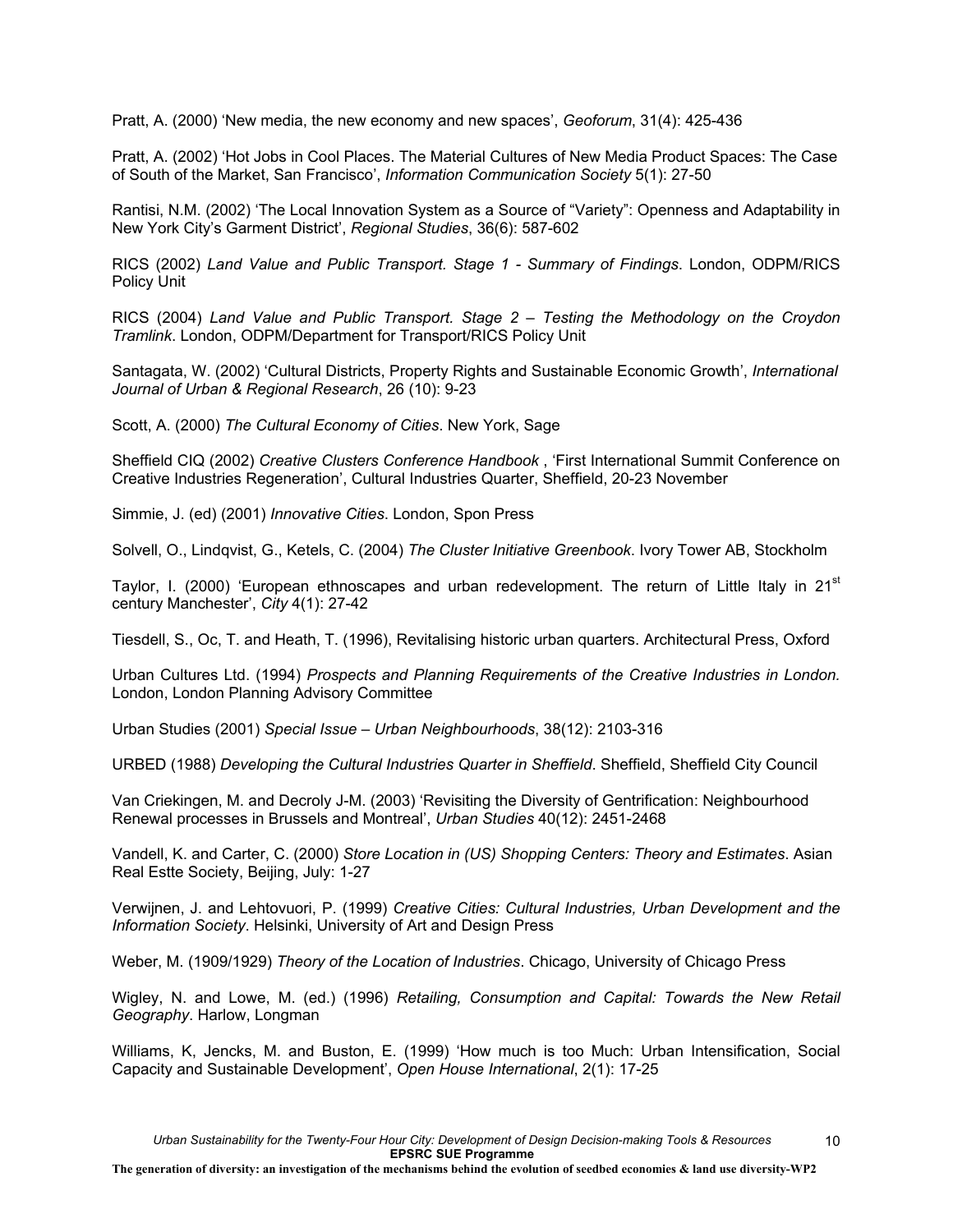## **24 Hour City**

[**Key words**: *Evening / Night time Economy, 24 Hour Economy, Urban Tourism, Licensing and Entertainment*]

Ashworth, G. and Dietvorst, A. (eds) (1995) *Tourism and Spatial Transformations. Implications for Policy and Planning*. Wallingford, CAB International

Bianchini, F., Fisher, M., Montgomery, J. and Worpole, K. (1988) *City Centres, City Cultures: the role of the arts in the revitalisation of towns and cities,* Centre for Local Economic Strategies. Manchester, Manchester Free Press

Bianchini, F. (1998) 'The twenty-four hour city'. London, *Demos Quarterly*, Issue 5

Bourne, C. (2003) 'Waking up to 24-hour party people on your doorstep' (in East Village, Manhattan), New Urban Futures (formerly Urban Environment Today), No.7, 24.1.03: 7

Bromley, R., Tallon, A., Thomas, C. (2003) *'*Disaggregating the space-timer layers of city-centre activities and their users', *Environment and Planning A*, 35: 1831-1851

Camden, L.B. (2002) *Night In, Night Out: Camden's Licensing Policy*. London, L.B.Camden

Central Westminster Police Community Consultative Group (1998) *A Good Night Out!.* London

Civic Trust & the Open All Hours Campaign, 'Open All Hours A Report on the Alcohol and Entertainment Licensing Bill', December 2002, available from T.Thomson, (020) 7389 1376; summary http://www.planning.haynet.com

Civic Trust (2004) *Town and City Centres and the Evening and Late Night Economies*. (Phase 1 Report) London. www.civictrust.org.uk/evening/introduction.shtml

Comedia Ltd. (1991) *Out of Hours: A Study of Economic, Social and Cultural Life in 12 Town Centres in the UK*. London, ComediaCozens, P.; Hillier, D. and Graham, M. (2003) 'Shedding some light - street lighting and the 24-hour city', *Town and Country Planning* 72 (1), January, pp26-27

Cuthbertson, A. (1996) 'Cashing in on the all-night scene', *Planning Week* 4 (20).

DCMS (2004*) Alcohol and Entertainment Licensing Act 2003 Consultation Draft*. London

Evans, G. L. (1998) '*Urban Leisure: Edge City and the New Pleasure Periphery'*, in Collins, M. and Cooper, I. (eds) *Quality of Life and Free Time for the 21st Century*. Wallingford, CAB International: 113-38

(2000) 'Planning for Urban Tourism: A critique of Unitary Development Plans and Tourism Policy in London', *International Journal of Tourism Research* 2(4): 1-20

\_\_\_\_\_\_\_\_ and Shaw, S. (2001) 'Urban Leisure and Transport: Regeneration Effects', *Journal of Leisure Property* 1/4: 350-372

and Shaw, S. (2002) 'The Role of Urban Transport in Regional Development and Regeneration', *Tourism Destination Planning*, Andrews, N. *et al*. Dublin Institute of Technology: 293-310

Gillman, S. (2004) 'Controlling successful night-time economies', *Planning* 23.4.04: 9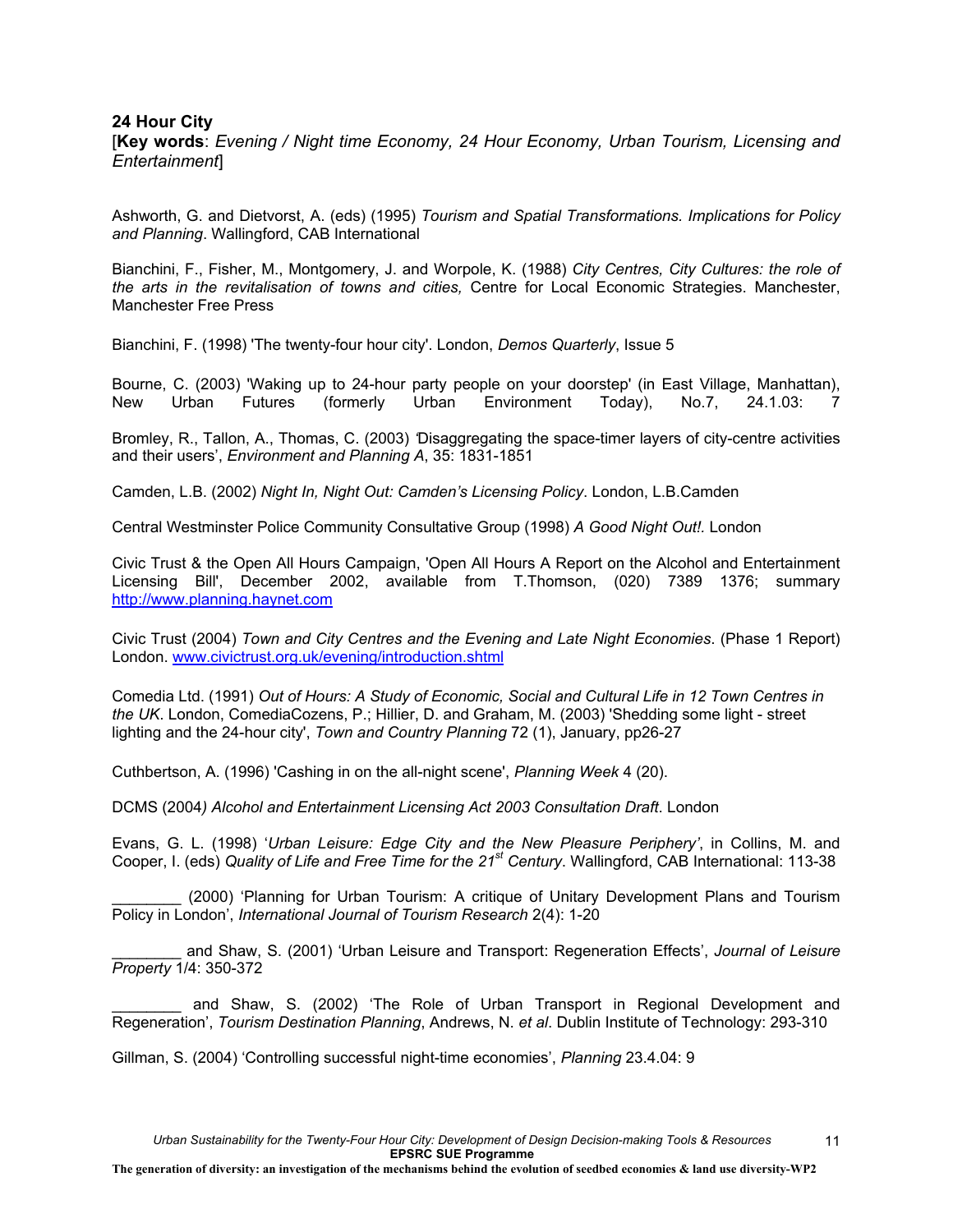Greater London Authority (2003) *Late-Night London: Planning and Managing the Late-Night Economy* Report of an Introductory Study for GLA, London Development Agency, Transport for London by URBED, CIDS Manchester, CAS-UCL

Greed, C. (ed.) (1999) *Social Town Planning*. London, Routledge

Hadfield, P.; Lister, S. Hobbs, D. & Winlow, S. (2001) 'The '24-hour city' - condition critical', *Town and Country Planning* 70 (11): 300-202

Hannigan, J. (1999) *Fantasy Places: Pleasure and Profit in the Post-modern metropolis* London, Routledge

Hayes, H. (2001) 'Managing the stress of mixing uses' (balancing residential amenity and the vibrancy of the street in the growing 24-hour economy in city centres), *Urban Environment Today* 134, 8.11.01: 10-1.

Heath, T. (1997) 'The 24-Hour City Concept: A review of initiatives in British cities', *Journal of Urban Design* 2 (2): 193-204.

Heath, T. and Stickland, R. (1997) 'The 24 hour city concept', in Oc, T. and Tiedsell, S. (eds) *Safer City Centres: Reviving the Public Realm*. London, Paul Chapman: 170-183

Hobbs, D., Hall, S., Winlow, S. and Lister, S. (2000) 'Receiving shadows: governance, liminality in the night time economy*, British Journal of Sociology*, 51: 701-717

Hobbs, D., Hadfield, P., Lister, S. and Winlow, S. (2003) *Bouncers: Violence and Governance in the Night-Time Economy*. Oxford, Oxford University Press

Home Office (2000) 'Time for Reform: Proposals for the Modernisation of Our Licensing Laws', Cm 4696, TSO, London, April

Jackson, P. (1998) 'Domesticating the street', in Fyfe, N. R. (ed.) *Images of the Street: Planning, Identity and Control in Public Space*. London, Routledge

Jackson, L. (1999) *Mixed-Use Experience in Wycombe*, Town & Country Planning Summer School, Swansea

Jones, Peter; Hillier, D & Turner, D. (1999) 'Towards the '24 hour city' (management challenges), *Town and Country Planning* 68 (5): 164-165

Jones, P. and; Hillier, D. (2000) 'Multi-leisure complexes', *Town and Country Planning*, 69: 362-364

Kreitzman, L. (1999) *The 24 Hour Society*. London, Profile

Law, C.M. (1992) 'Urban Tourism and its Contribution to Economic Regeneration', *Urban Studies* 29 (314): 599-618

LGA (2002) 'All day and all of the night?. London, Local Government Association http://www.lga.gov.uk/Documents/Publications/alldayallnight.pdf

LGA (2003) 'Night time - the right time?', http://www.lga.gov.uk/Documents/Publications/nightime.pdf

Lipman, C. (2003) 'A night on the town'. *New Start*, 12 December. London: 12-13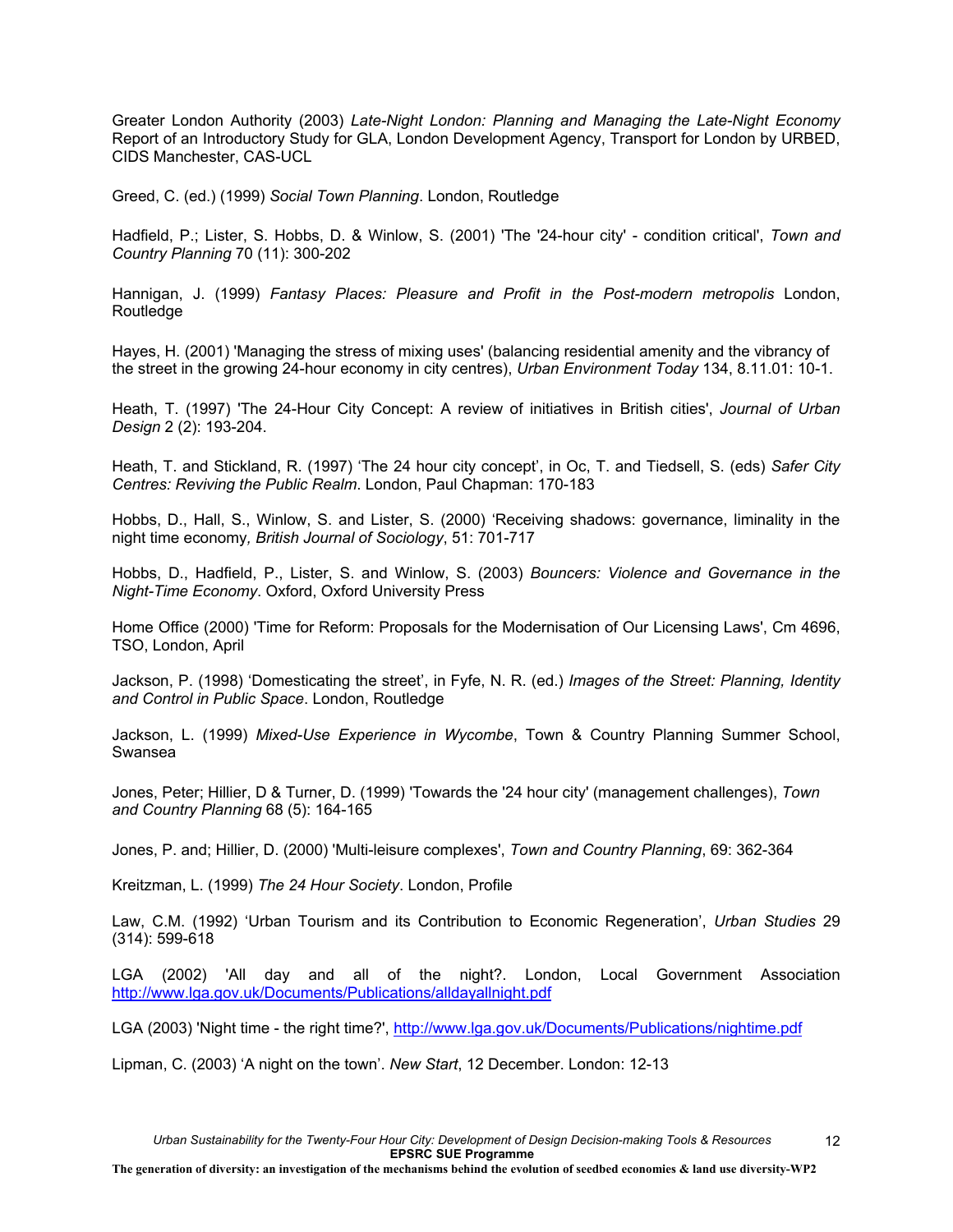Lovatt, A., J. O'Connor, J., Montgomery and P. Owens (eds.) (1994) *The 24-hour city: selected papers from the first national conference on the night-time economy*, Manchester Metropolitan University

Lovatt, A. (1995) 'The ecstasy of urban regeneration: regulation of the night-time economy in the post-Fordist city', in O'Connor, J. and Wynne, D. (1996) *From the Margins to the Centre: Cultural Production and Consumption in the Post-Industrial City*. Aldershot, Arena

Lovatt, A. (1997) 'Turning Up the Lights in the Cities of the night', *Planner*, 27 June: 20-21

Lovatt, A. & O'Connor, J. (1995) 'Cities and the Night-time Economy', *Planning Practice & Research* 10(2)

Montgomery, J. (1997) 'Café Culture and the City: The Role of Pavement Cafés in Urban Public Social Life', *Journal of Urban Design* 2(1)

Newman, M. and Bennett, M. (2001) 'Open All Hours': City Centre Communities Matter – Report on CCI's National Conference on Licensing Reform', University of Westminster, pp.19

New Urban Futures (2003) *Special Report: The evening economy and the urban renaissance*. 27 November: 5-7

Nichols-Clark, T., Lloyd, R., Wong, K. and Jain, P. (2003) 'Amenities Drive Urban Growth: A New Paradigm and Policy Linkages', in Nichols-Clark, T. (ed.) *The City as an Entertainment Machine*. Research in Urban Policy Vol.9. New York, Elsevier: 291-322

ODPM (2003) *Memorandum by the Open All Hours? Working Party* (EVE 12). London www.publications.parliament.uk/pa/cm200203/cmselect/cmodpm/396-ii/396m13.htm

ODPM (2003) *The Evening Economy and the Urban Renaissance*: Interim Report [Responding to the Licensing Bill]. HC 396. London

ODPM (2003) Government Response to the Housing, Planning, Local Government and the Regions Committee's *Sixth Report on the Licensing Bill (Lords) and the Evening Economy*. London, HMSO

Page, S. (1995) *Urban Tourism*. London, Routledge

Roberts, M. (2006 ) 'From 'creative city' to no-go areas- the expansion of the night-time economy in British town and city centres', *Cities* 23 (5), pp.331-338.

Roberts, M., Turner, C., Greenfield, S. & G. Osborn (2006 ) 'A Continental Ambience? Lessons in Managing Alcohol Related Evening and Night-time Entertainment from Four European Capitals*, Urban Studies*, 43 (7): 1105-1125

Sassen, S. and Roost, F. (1999) 'The city: strategic site for the global entertainment industry', in Judd, D.R. and Fainstein, S.S. (eds) *The Tourist City*. New Haven and London, Yale University Press: 143–154

Shaw, S and MacLeod, N (2000) 'Creativity and Conflict: Cultural Tourism in London's City Fringe' , *Tourism, Culture and Communication,* 2 (3): 165-175

Talbot, D. (2004) 'Regulation and Racial Differentiation in the Construction of Night-Time Economies: A London Case Study', *Urban Studies* 41(4): 887-901

Thomas, C.J. and Bromley, D.F. (2000) 'City-centre Revitalisation: Problems of Fragmentation and Fear in the Evening and Night-Time City', *Urban Studies* 37(8): 1403-29

Town Centres Ltd Consultancy (2001) *The West End Entertainment Impact Study*. London Westminster City Council, October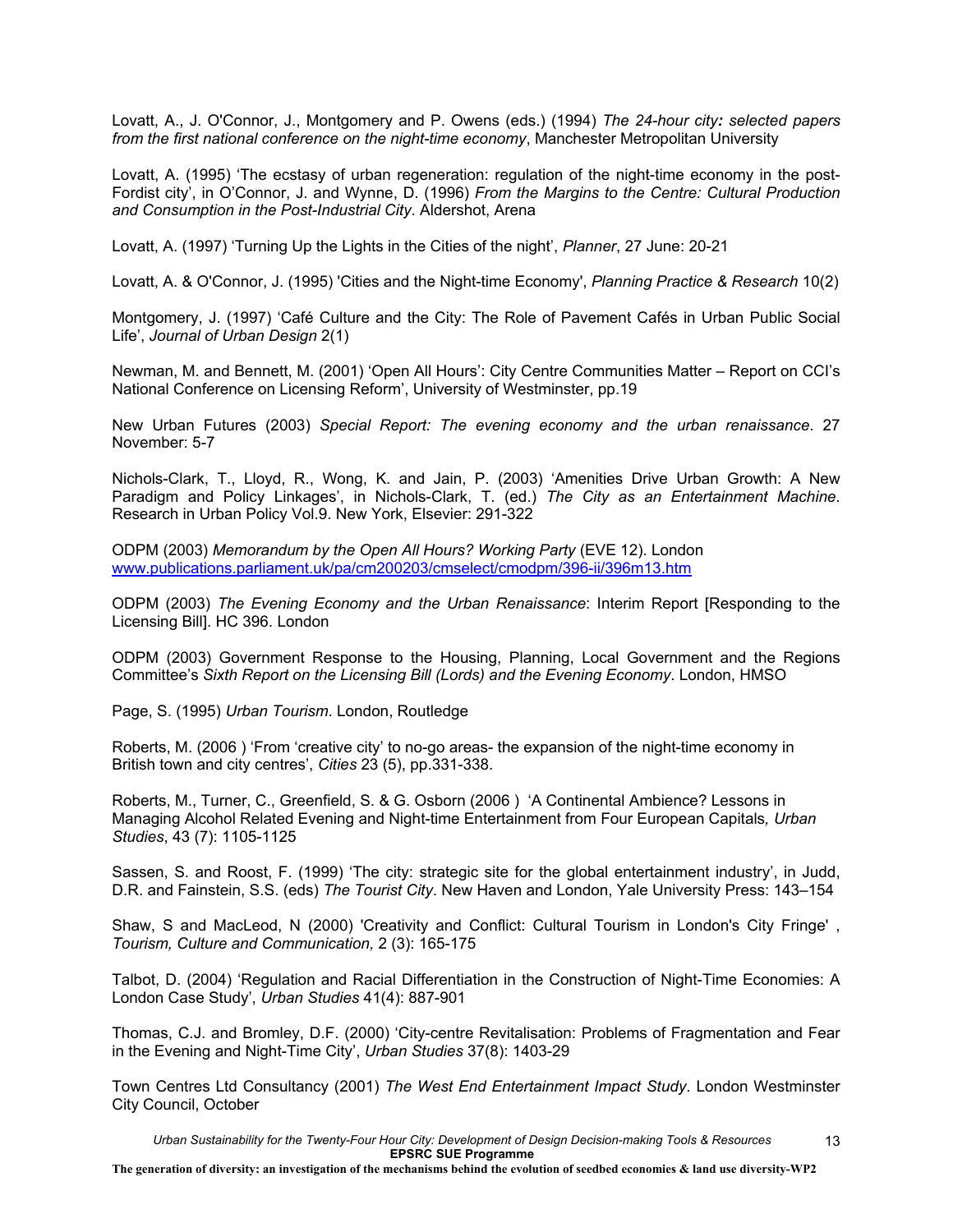Turner, C. (2001) *24-Hour City Literature Review*. Central Cities Institute. London, University of Westminster

*Urban Studies* (1998) Special Issue: 'Urban Consumption and Urban Lifestyles', 35(5)

URBED/CASA, A.Lovatt (2002) *Late-Night London, Planning and Managing the Late-Night Economy*. London, Greater London Authority (GLA) with the LDA, Transport or London

Urry, J. (1995) *Consuming Places*, The International Library of Sociology. London, Routledge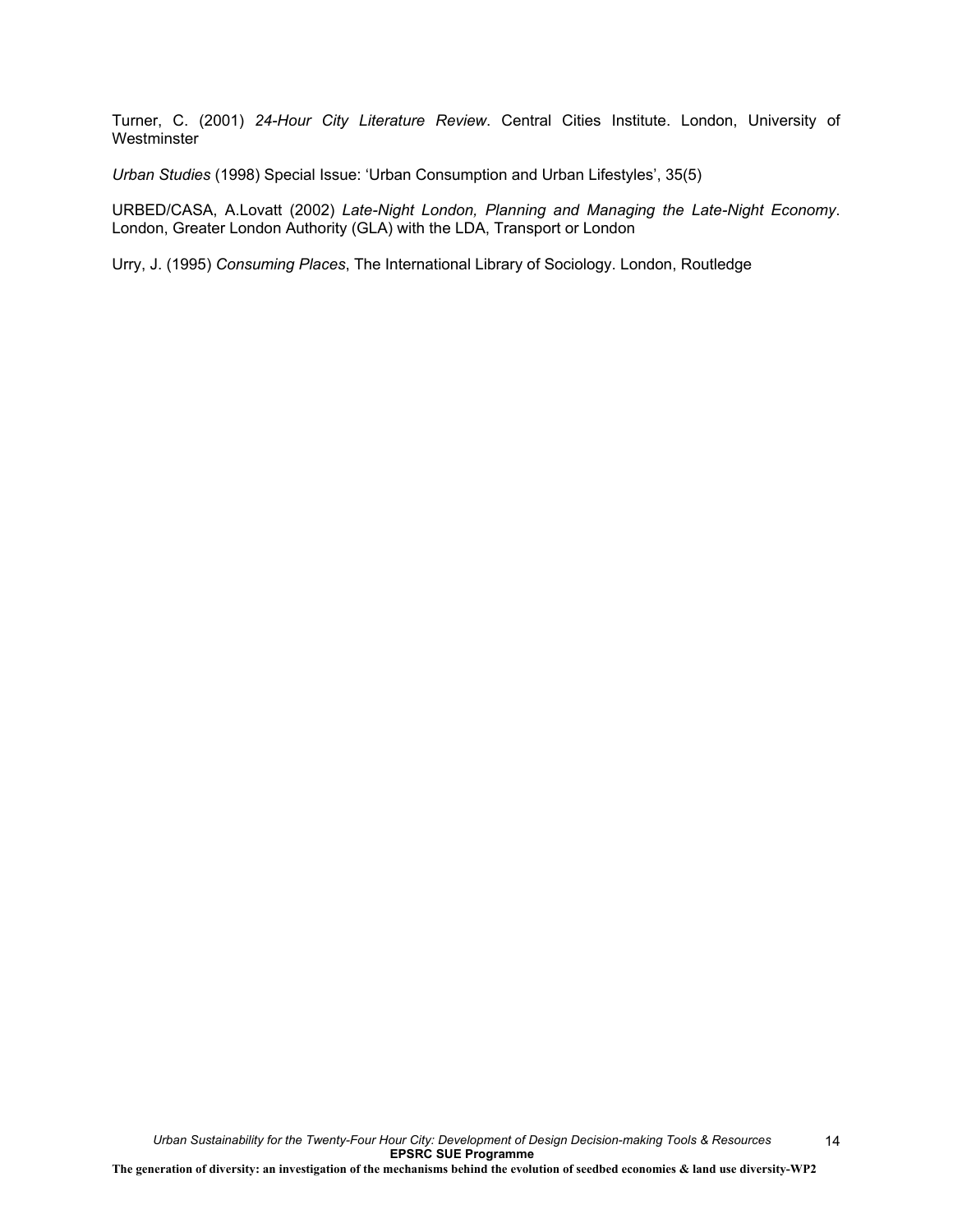### **Urban Design, Planning and Urban Policy**

[**Key words**: *Quality of Life, Urban Design, Town Planning, Planning Policy Guidance (PPG), Design Guidance, Urban Policy*]

Adair, A. et al. (2003) *Benchmarking Urban Regeneration*. London, ODPM/RICS Foundation (www.ricsfoundation.org), November

Balibrea, M.P. (2001) 'Urbanism, culture and the post-industrial city: challenging the 'Barcelona model' *Journal of Spanish Cultural Studies* 2(2): 187-210

Barker, P. (1999) 'Non-Plan Revisited: or how cities really grow', *Journal of Design History*, 12: 95-110

Barton, H., Davis, G. and Guise, R. (1995) *Sustainable settlements: A Guide for Planners, Designers and Developer*s. Bristol, Local Government Management Board

Benevelo, L. (1971) *The Origins of Modern Town Planning*. Cambridge University Press

Bentley, I., Alcock, A., McGlynn, S., Murrain, P. and Smith, G. (1985) *Responsive environments: a manual for designers*. London, Architectural Press

Billingham, J. and Cole, R. (2003) *The Good Place Guide - Urban Design in Britain and Ireland*. Batsford for the Urban Design Group

Borja, J. and Castells, M. (1997) *Local and Global: Management of Cities in the Information Age*. London, **Earthscan** 

Breheny, M. (1999) (ed.) *The People: Where Will they Work?.* London, Town & Country Planning Association

Bridge, G. and Watson, S. (eds) (2000) *A Companion to the City*. Oxford, Blackwell

Burtenshaw, D., Bateman, M. and Ashworth, G.J. (1991) *The European City: A Western Perspective*. London, David Fulton Publishers

CABE (2001a) *Urban Design Skills Working Group - Report to the Minister for Housing, Planning & Regeneration*. London, DTL.

CABE (2001b) *The Value of Urban Design*. London, UCL Bartlett for CABE & DETR

CABE/CIC (2002) *Design Quality Indicators*. London, CABE/Construction Industry Council

CABE (2003a). *Building Sustainable Communities: Developing the Skills We Need*. London

CABE (2003b). *Building Sustainable Communities: Actions for Housing Market Renewal*. London

CABE (2004a) *Review of Local Authority Planning Departments 2003*. London

CABE (2004b) *Housing Futures 2004: a provocative look at future trends in housing*. London, CABE

CABE (2004c) *The Councillor's Guide to Urban Design*. London, CABE

CABE (2004d) *Draft PPS 6 Planning for Town Centres. Response to Consultation Draft*. London. March

CABE (2004e) *Creating Sustainable Communities. Response to Consultation Draft*. London. May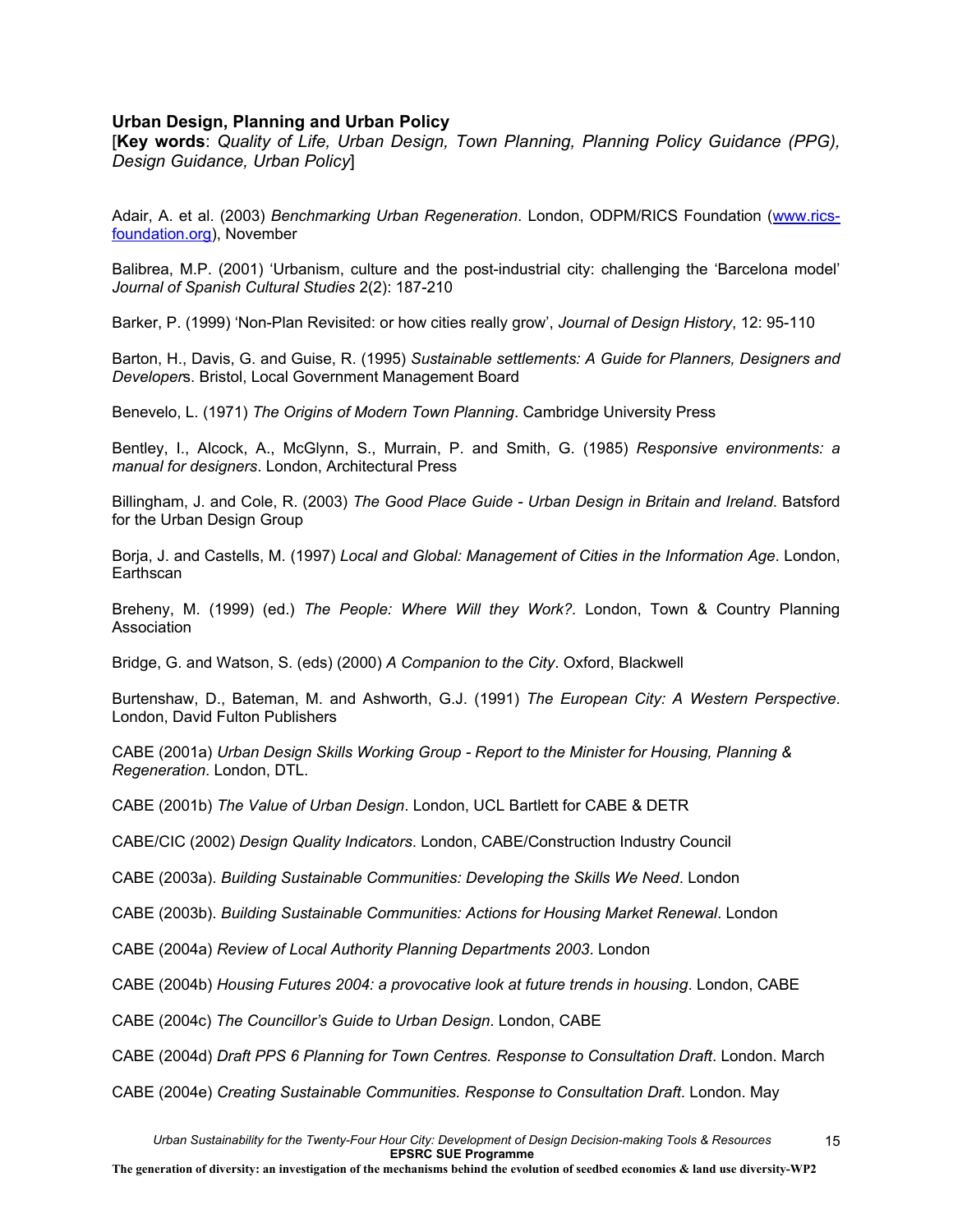CABE/English Heritage (2003) *Moving towards excellence in urban design and conservation*. London.

Carmona, M. (1997) 'Residential design guidance', *Urban Design Quarterly*, 62 (April) http://rudi.herts.ac.uk/ej/ddq/

Carmona, M., De Magalhaes, Edwards, M. (2002) 'Stakeholder Views on Value and Urban Design', *Journal of Urban Design* 7(2): 145-169

Carmona, M., Heath, T. Oc, T. and Tiesdell, S. (2003) *Public Places - Urban Spaces: the dimensions of urban design*. Architectural Press

CEC (1990) *Green paper on the Urban Environment*. (EUR 12902). Brussels, Commission of the European Community

CEC (1992) *Urbanisation and the Function of Cities in the European Community*, Regional Development Studies 4. Brussels

CEC (1995) *Expert group on the Urban Environment: European Sustainable Cities Part II*. **Brussels** 

Comedia & Demos (1998) *Habitats - reconnecting housing and city policy*, Eco Publishing

Congress for the New Urbanism (2001) *The Coming Demand*. CNU, San Francisco www.cnu.org

Core Cities Group (2002) *Cities, regions and competitiveness*, interim report from the Core Cities Working Group, Birmingham

Core Cities Group (2003) *Interim Report*, www.corecities.com/interimreport/interim1410.html

Cowan, R. (2002) (ed) *Urban Design Guidance: Urban design frameworks, development briefs and masterplans*. Thomas Telford

Cozens, P. and Hills, J. (2003) 'Designing for Use and Misuse', *Ergonomics in Design*, 11(1): 12-16

Crime Concern (1999) *Personal Security Issues in Pedestrian Journeys*. London, DETR

Cullingworth, J.B. (1999) *Town & Country Planning in Britain* - 10th edition. London, George Allen & Unwin

DoE (1992) *Building Regulations: Part M*. London, HMSO

DoE (1993) *Business Relocation: The Case of London and the South-East Region*, PRISM and Liverpool University, for DoE. London

DoE (1996) *Planning Policy Guidance No.6: Town Centres and Retail Development*. London, Department of the Environment

DoE (1997) *Planning Policy Guidance PPG1 (revised): General Policy and Principles*. London, HMSO

DETR (1998a) *Places, Streets and Movement: A companion guide to Design Bulletin 32*. London

DETR (1998b) *Sustainable Development Indicators - Local Quality of Life Counts*. London, Department for the Environment, Transport & the Regions

DETR (1999) *An Urban Renaissance, Final Report of the Urban Task Force*. London, Routledge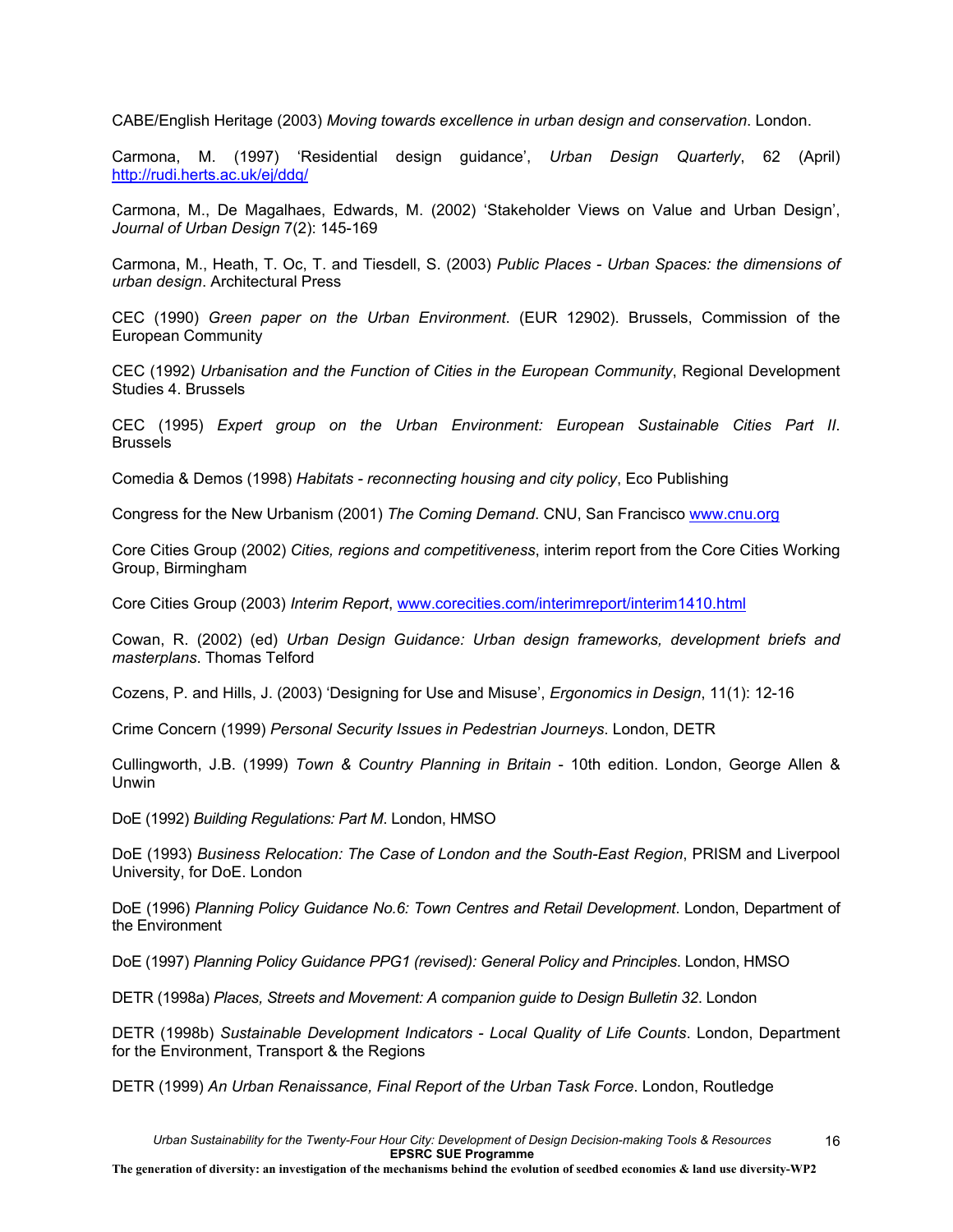DETR (2000) *By Design - Urban Design in the planning systems: towards better practice*. London, CABE

DETR (2001) *Planning Policy Guidance Note No. 13 (revised): Transport*. London, HMSO

East Midlands Development Agency (2001) *Urban Action Plan for the East Midlands.*

English Heritage (1997) *Conservation Areas Appraisal.* London.

English Partnership (2000a) *Sustainable Urban Extensions: Planned through Design.* London, English Partnership, Prince's Foundation.

English Partnership (2000b) *Urban Design Compendium.* London, English Partnership/The Housing Corporation.

Evans, G.L. and Foord, J. (2003) 'Cultural Planning in East London'*,* in Kirkham, N. and Miles, M. (eds) *Cultures & Settlement*. *Advances in Art & Urban Futures* Vol.3. Bristol, Intellect Books: 15-30

Evans, R. (1997) *Regenerating Town Centres*. Manchester, Manchester University Press.

Fainstein, S. (1994) *The City Builders: Property, Politics, and Planning in London and New York*. Cambridge, MA, Blackwell.

Fainstein, S., Gordon, I., Harloe, M. (1992) *Divided Cities*. Blackwell, Oxford

Field, B. and MacGregor, B. (1987) *Forecasting Techniques for Urban and Regional Planning*. London, Hutchinson

Gehl, J. (2000) *New City Spaces.* Copenhagen, Danish Architectural Press

Glancey, J. (2001) *London: Bread and Circuses*. London, Verso

Gospodni, A. (2002) 'European Cities in Competition and the 'Uses' of Urban Design', *Journal of Urban Design* 7(1): 59-73

Gottdiener, M. (2000) 'Lefebvre and the bias of academic urbanism. What can we learn from the 'new' urban analysis?', *City*, 4(1): 93-100

Greed, C. (1994) *Women and Planning. Creating Gendered Realities*. London, Routledge

Greenhalgh, P. and Shaw, K. (2002) *Regional Development Agencies and the future of Physical Regeneration in England*. London, CABE with RICS & Northumbria University

Hagerty, M. Vogel, J. and Moller, V. (2004) *Assessing Quality of Life and Living Conditions to Guide National Policy*. London, Kluwer

Hall, P. (1996) *Cities of Tomorrow: An Intellectual History of Urban Planning and Design in the Twentieth Century*. Oxford, Blackwell

Hall, P. and Ward, C. (1998) *Sociable Cities: the legacy of Ebenezer Howard*. Chichester, Wiley

Harvey, J. (2000) *Urban Land Economics* (5<sup>th</sup> ed.). London, Macmillan

Healey, P. (2000) 'Planning in relational space and time: responding to new urban realities', in Bridge, G. and Watson, S. (eds) *A Companion to the City*, Oxford: Blackwell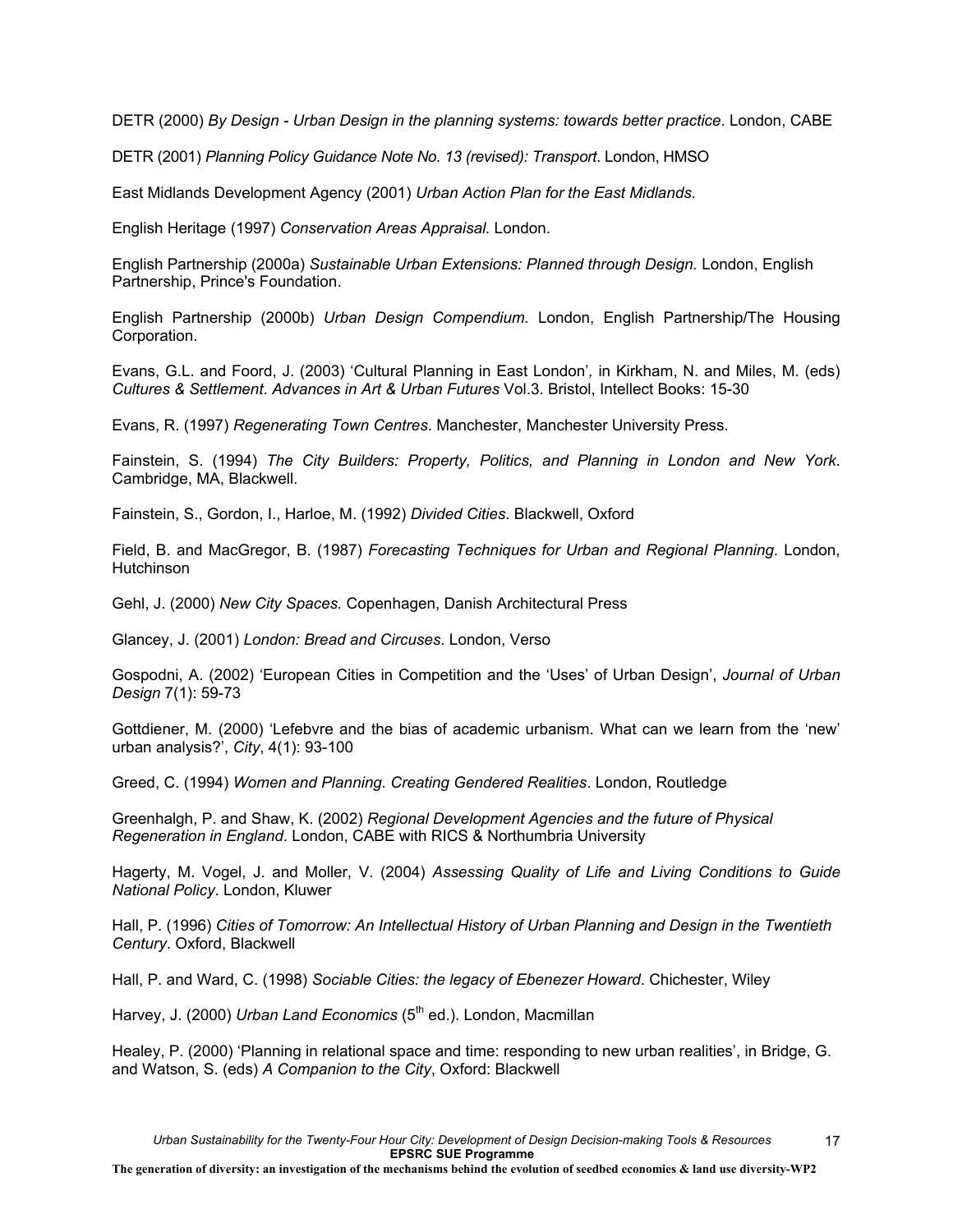Healey, P. and Barratt, S. (1990) 'Structure and agency in land and property development processes: some ideas for research', *Urban Studies* 27(1): 89-104

Hulme Regeneration Ltd. (1994) *Rebuilding the city: a guide to development: Hulme, Manchester*. Hulme Regeneration Ltd., Manchester

Imrie, R. (2000) 'Responding to the Design needs of Disabled People', *Journal of Urban Design* 5(2): 199-219

Jones, C. (1996) 'The Theory of Property Led Local Economic Development', *Regional Studies*, 30 (8): 797-801

Kibert, C.J. (ed.) (1999) *Reshaping the Built Environment. Ecology, Ethics and Economics*. Washington D.C., Island Press

Leach, N. (ed.) (2002) *The Hieroglyphics of Space. Reading and Experiencing the Modern Metropolis*. London, Routledge

Lichfield, D. (1992) *Urban Regeneration for the 1990s*. London, London Planning Advisory Committee

Little, J. et al. (1988) *Women and Cities: Gender and the Urban Environment*. London, Macmillan

Llewelyn-Davies Planning (1990) *The New Business Use Classes: A Study of the Impact of the B1 and B2 Use Classes on the Supply of Industrial Land and Buildings in London*. London, London Planning Advisory Committee

LGA (2003) *In Suburbia*. Local Government Association et al. Winchester, Hampshire County Council

Loftman, P. and Nevin, B. (1993) *Urban Regeneration and Social Equity: A Case Study of 1986-1992 Birmingham*. Birmingham, University of Central England in Birmingham

LPAC (1990) *Model UDP Policies for the Arts, Culture and Entertainment*. London, LPAC

Lynch, K. (1984) *Good City Form*. Boston, MIT

Lynch, K. (1990) *City Sense and City Design*. Boston, MIT

Madanipour, A. (1999) *Design of Urban Space An Inquiry into a Social-Spatial Proc*ess. Winchester, John Wiley & Sons

McQuaid, R.W., Greig, M., Smyth, A. and Cooper, J. (2004) *The Importance of Transport in Business Location Decisions*, Napier University for the Department for Transport

Oatley, N. (1991) 'Streamlining the System: Implications of the B1 Business Class for Planning Policy and Practice', *Planning Policy and Research*, 6(1): 19

ODPM (2000) *Our Towns and Cities: The Future Delivering an Urban Renaissance*. London. Office of the Deputy Prime Minister

ODPM (2002) *Local Government Bill, Consultation paper: Part 4 - Business Improvement Districts*. London, HMSO

ODPM (2003a) *Sustainable communities: building for the future*. London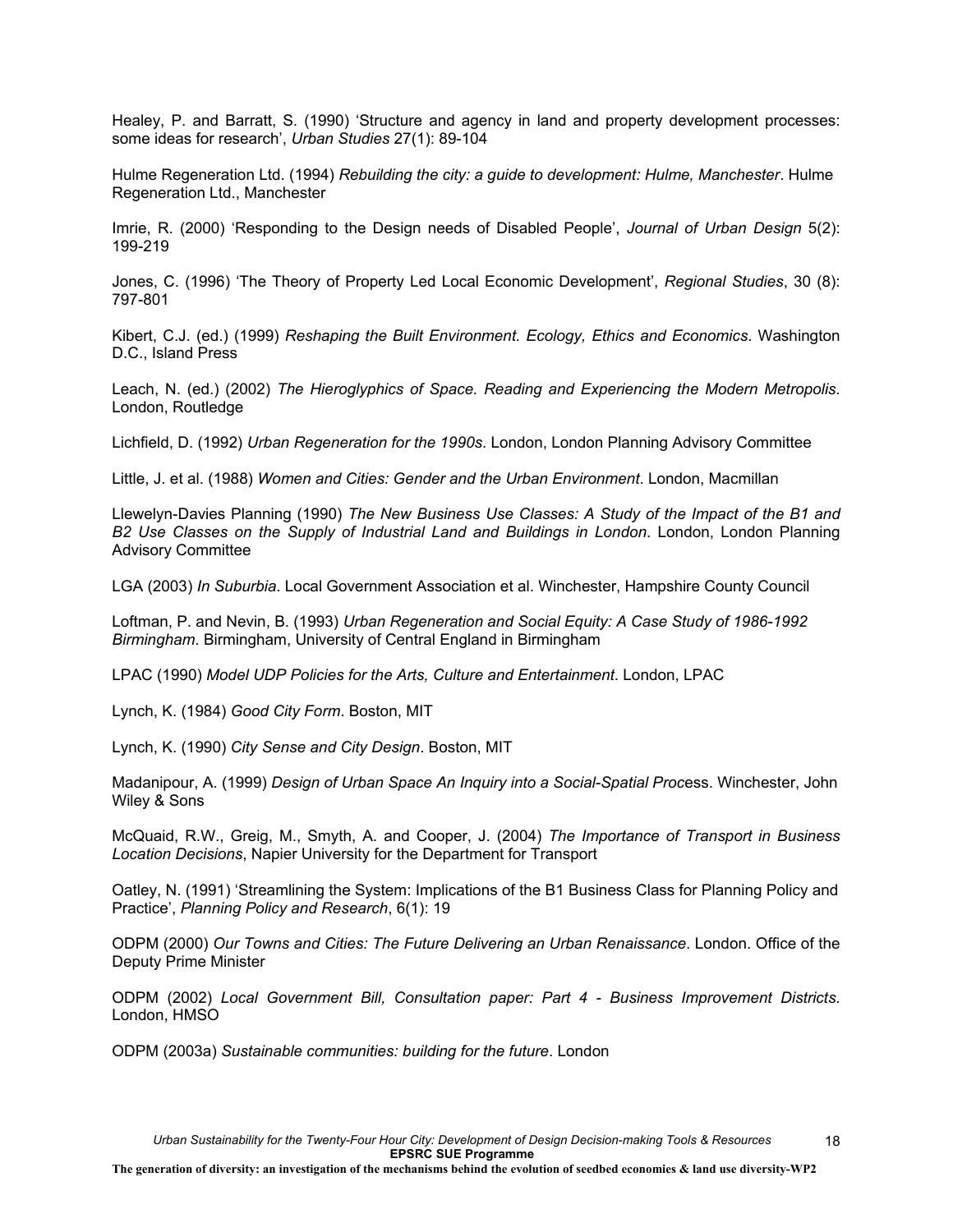ODPM (2003b) *Manual for Streets - A Reference for Design and Adoption* ("Manual for Streets"). Proposal from ODPM Commissioned Review: *Better Streets, Better Places, Delivering Sustainable Residential Environments*. London, ODPM/DfT

ODPM (2003c) *Assessing the Impacts of Spatial Interventions. Regeneration, Renewal and Regional Development. Main Guidance*. London, April

ODPM (2003d) *Housing in England Survey 2001/2*. London http://www.odpm.gov.uk/stellent/groups/odpm\_housing/documents/page/odpm\_house\_026606. pdf

ODPM (2004) *Consultation Paper on Planning Policy Statement 1: Creating Sustainable Communities*. London, February

ODPM/Planning (2004) *Changing the culture. How the planning reforms are set to reinvent the profession*. ODPM Supplement to *Planning*. London

ODPM (2005) *Planning Policy Statement 1: Delivering Sustainable Development*. London

Pennington, M. (2002) *Liberating Land. The case for Private Land-Use Planning*. London, Institute for Economic Affairs

Punter J. and Carmona M. (1997) *The design dimension of planning: theory, content and best practice for design policies*. London, E & FN Spon

RIBA London Region (2001) *Design for a Greater London.* London

RICS (2002) *Transport Development Areas. Guide to Good Practice*. London, Royal Institute of Chartered Surveyors

Robson, B., Parkinson, M. *et al*. (2000) *The State of English Cities.* London, Department of the Environment, Transport and the Regions

Rowley, A., Gibson, V. and Ward, C. (1998?) *Quality in Urban Design: a study of the involvement of private property decision-makers*. London, RICS

Rydin, Y. (2003) *In Pursuit of Sustainable Development. Rethinking the Planning System*. London, RICS Foundation

Seiber, R.E. (2003) 'Public participation geographic information systems across borders', The *Canadian*  Geographer 47(1): 50-61

Sheffield Hallam University, The University of Salford, The Judge Institute of Management Studies (2000) *Design Against Crime - A Report to the Design Council*, Home Office/Department of Trade and Industry

Stoker, G. (1995) 'Regime Theory and Urban Politics', in Judge, D., Stoker, G. and Wolman, H (eds.) *Theories of Urban Politics*. London, Sage

Stratton, M. (ed.) (2002) *Industrial Buildings: Conservation and Regeneration*. London, E & FN Spon

Thomas, R. (2003) *Sustainable Urban Design – an Environmental Approach*. London E & FN Spon

Town, S., Davey, C. and Wootton, A. (2004) *Design Against Crime. Secure Environments by Design. Guidance for the design of residential areas*. Salford, University of Salford

Tym, R. and Partners (1989) *Effect on Small Firms of Refusal of Planning Permission*. London, HMSO UPU/ODPM (2002) *Towns and Cities. Partners in Urban Renaissance*. London, Urban Policy Unit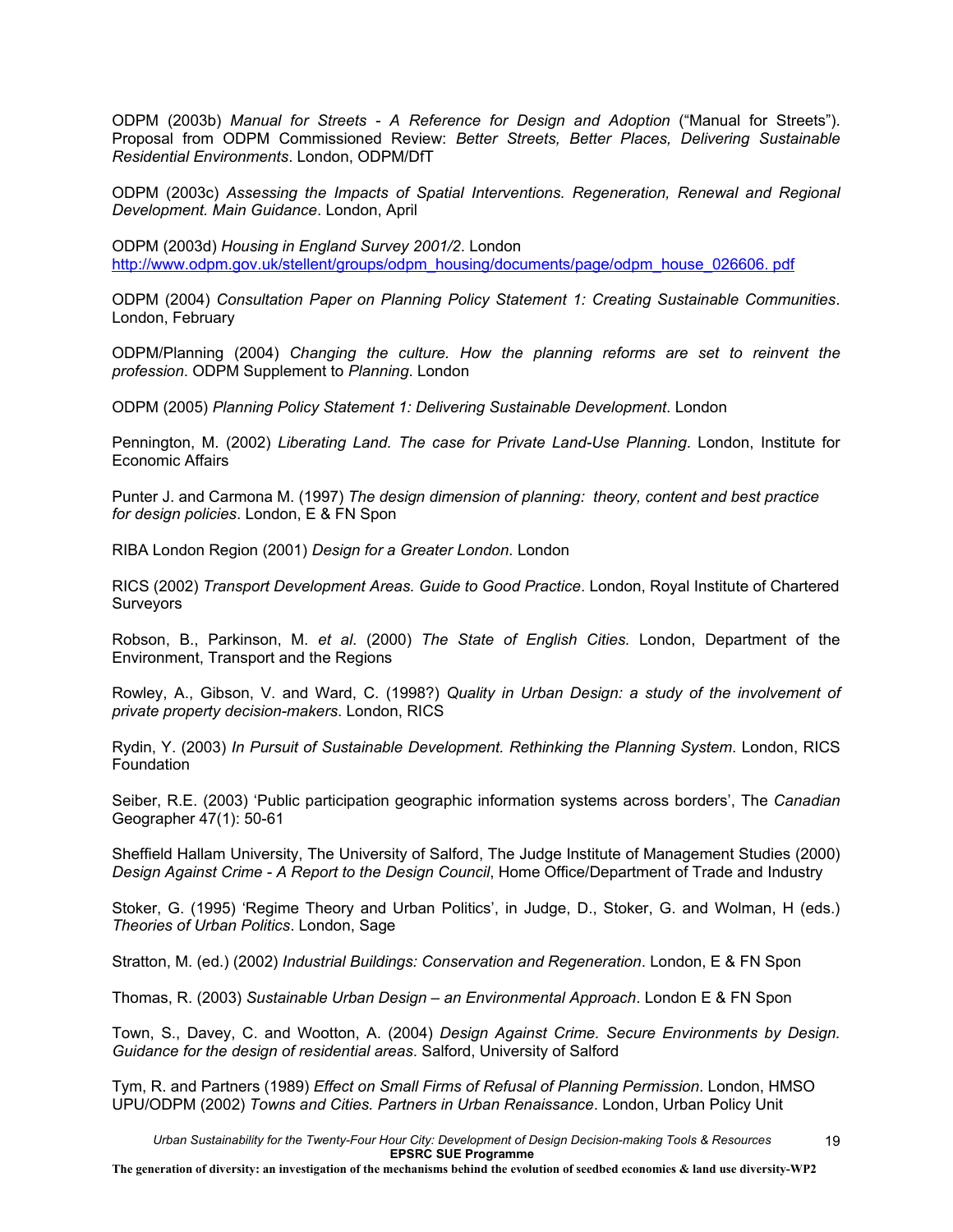Urban Task Force (1999) *Towards urban renaissance.* London*,* DETR.

URBED (2004) *Tools for Making London's Suburbs More Sustainable*. London, URBED for GLA www.urbed.com./cgi-bin/main.cgi?org\_code=fffgggretuiopef57&ption=article&doc\_id=221

Wansborough, M. & Magean, A. (2000) 'The Role of Urban Design in Cultural Regeneration', *Journal of Urban Design* 5(2), June: 181-197

Worpole, K. (2000) *Here Comes the Sun: Architecture and Public Space in Twentieth-Century European Culture*. London, Reaktion Books

Worpole, K. and Greenhalgh, L. (1999) *The Richness of Cities: Urban Policy in a New Landscape - Final Report* [to Urban Task Force]. Stroud, Comedia/Demos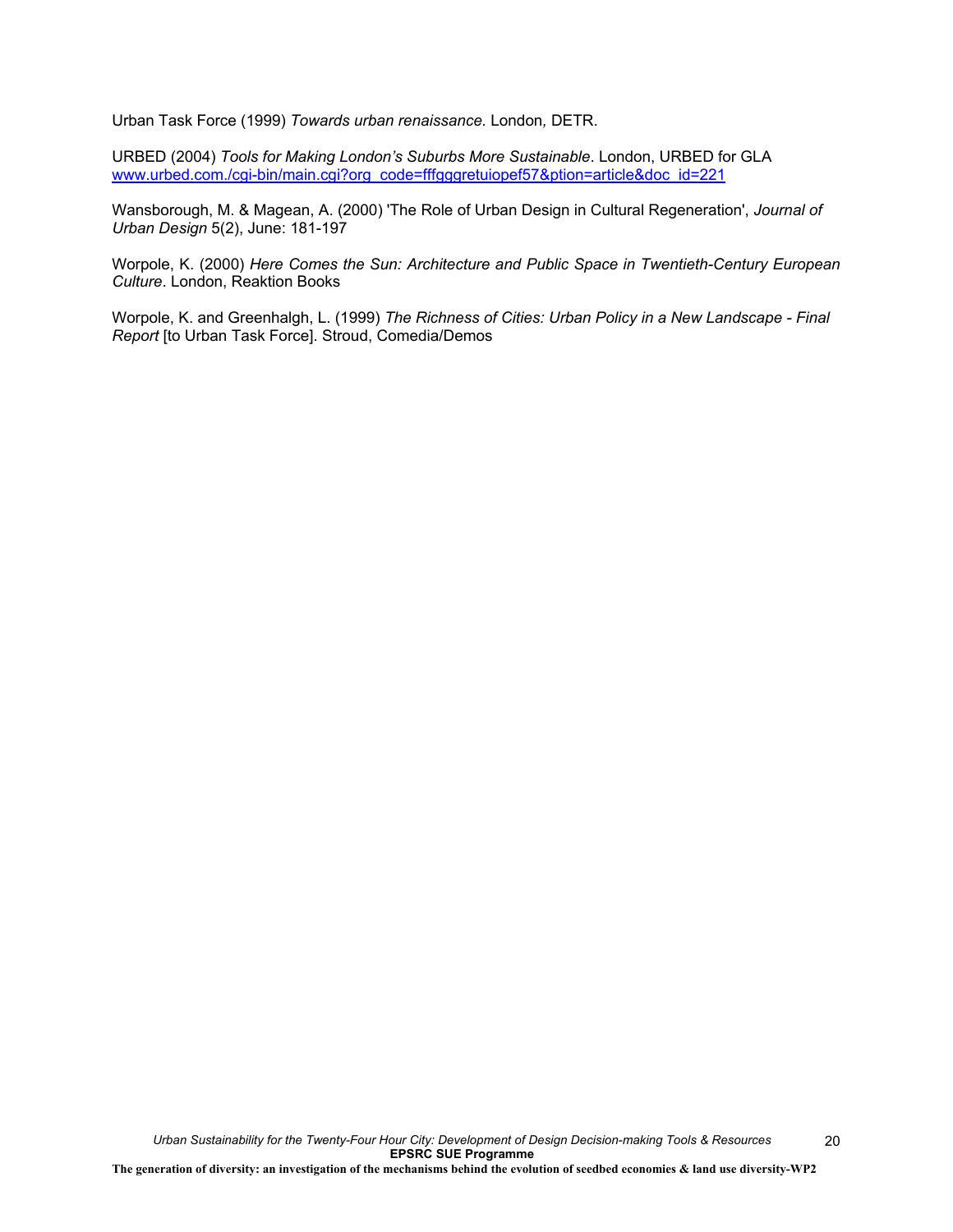## **Urban Morphology**

[**Keywords**: *Space Syntax, Spatial Analysis, Grids, Morphology*]

Batty, M. and Longley, P. (1994) *Fractial Cities*. London, Academic Press

Hanson, J. (1989). 'Order and Structure in Urban Design: the plans for the rebuilding of London after the Great Fire of 1666', *Ekistiks* (334/335): 22-41

Hiilier, B. and A. Penn (1992) 'Dense Civilisations: the shape of cities in the 21st century', *Applied Energy* (43): 41-66.

Hillier, B. (1996) *Space is the Machine*. London, Cambridge University Press.

Hillier, B. (1996) 'Cities as movement economies', *Urban Design International* 1: 49-60.

Hiilier, B. (1999) 'The hidden geometry of deformed grids: or, why space syntax works, when it looks as though it shouldn't', *Environment & Planning B: Planning & Design* (26): 169-191.

Hillier, B. (2000) 'Centrality as a process: accounting for attraction inequalities in deformed grids', *Urban Design International* 3(4): 107-127.

Hillier, B. (2001) *A theory of the city as object: or, how spatial laws mediate the social construction of urban space*. Third Space Syntax Symposium, Georgia Institute of Technology, Atlanta, U.S.

Hillier, B., Burdett, R. *et al*. (1987) 'Creating Life: or, does architecture determine anything?', *Architecture & Behaviour* 3(3): 233-250.

Hillier, B. and J. Hanson (1993) *The Social logic of space*. Cambridge University Press.

Hillier, B., Penn, A. *et al*. (1993) 'Natural movement: or configuration and attraction in urban pedestrian movement', *Environment & Planning B: Planning & Design* (20): 29-66.

Kostof, S. (1991) *The City Shaped: urban patterns and meaning throughout history*. London, Thames and Hudson.

Kostof, S. (1992) *The City Assembled: the elements of urban form through history*. London, Thames and Husdon

Martin, L. (1972) 'The grid as generator', in Martin, L. and March, L., *Urban space and structures*. Cambridge University Press

Sacco, G. (1976) 'Morphology and culture of European cities', in van Hulton, M. (ed.) *Europe 2000*, Project 3, The Hague: Nijhoff: vol. 1, 162–87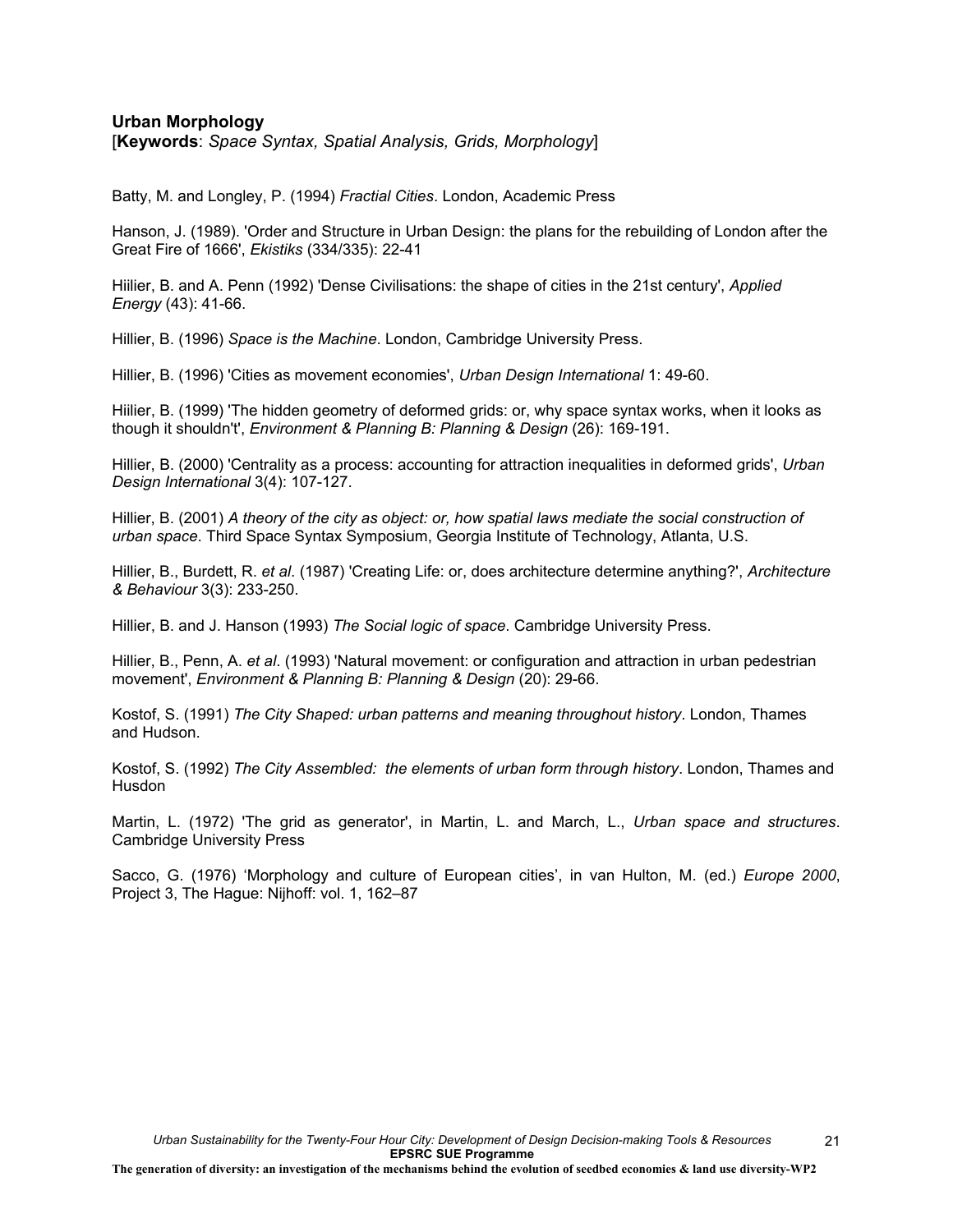# **Case Study Areas / Cities**

### **Clerkenwell, L.B.Islington** [*City Fringe, Urban Village, Conservation Area/Zone*], **London**

Aldous, T. (1992) *Urban Villages: A Concept for Creating Mixed-Use Urban Developments on a Sustainable Scale*. London, Urban Villages Group [**Clerkenwell** case study]

ALG (2004) *Through the eyes of Londoners. Housing and Communities*. London, Association of London Government Stakeholder Taskforce

ARUP (2002) *City Fringe Urban Appraisal, Sustainability Appraisal*, City Fringe Partnership. London

Bagwell, S. and Boulton, R. (1993) *The Business Advice and Support Needs of Craft Businesses in Clerkenwell*, Clerkenwell Community Trust

Baker Associates (1992) *Study of Craft Industries in Clerkenwell*, for the Clerkenwell Community Trust

Baker Associates (1993) *Planning Strategy for Clerkenwell*, Clerkenwell Community Trust

Baker Associates (1993) *The Craft Base in Clerkenwell*, Clerkenwell Community Trust

Butler, T. (2003) 'Living in the Bubble: Gentrification and its 'Others' in North London', *Urban Studies* 40(12): 2469-2486 [**Barnsbury, Islington**]

CAITS/LERU (1990) *The Business of Business in Islington: Report on the 1988 Islington Business Survey.* London

CARRA (2003) *Carbon Dioxide Baseline Report – EC1 New Deal Area*. EU LIFE Project. LB.Islington, November

CEBR (2001) *London's contribution to the UK economy*. Corporation of London, July

CELTS (1996) *Parks and Open Spaces - Survey of Users and Households*. L.B.Islington Parks &Libraries

CELTS (1997) *Survey of Businesses and Visitor Amenities in Kings Cross*. Kings Cross Partnership

CESI (2003) *City Fringe Partnership – Final Report*. London, Centre for Economic & Social Inclusion

City Fringe Partnership (2002) *Bishopsgate Goodsyard Urban Appraisal.* London

Cosh, M. (1990) *The squares of Islington*, Part 1, Finsbury and Clerkenwell. London, Islington Archaeology & History Society

Evans, G.L. (1990) *Premises Needs and Problems of Crafts Firms in Clerkenwell*. London, Local Enterprise Research Unit, Polytechnic of North London

Evans, G.L. (1991) Clerkenwell Case Study: *Trading Places - The City Workshop,* Worpole, K., in *Whose Cities* (Fisher, M and Owen, U - eds). London, Penguin

Evans, G.L. and Joyce, P. (1997) *Final Report: Links with SMEs in the CILNTEC Area - i The Clothing Industry; ii Multimedia Services Network*. London, University of North London

Forshaw, A. (2001) *20th Century Buildings in Islington* (Clerkenwell South and North - Chapter 4 & 5). The Islington Society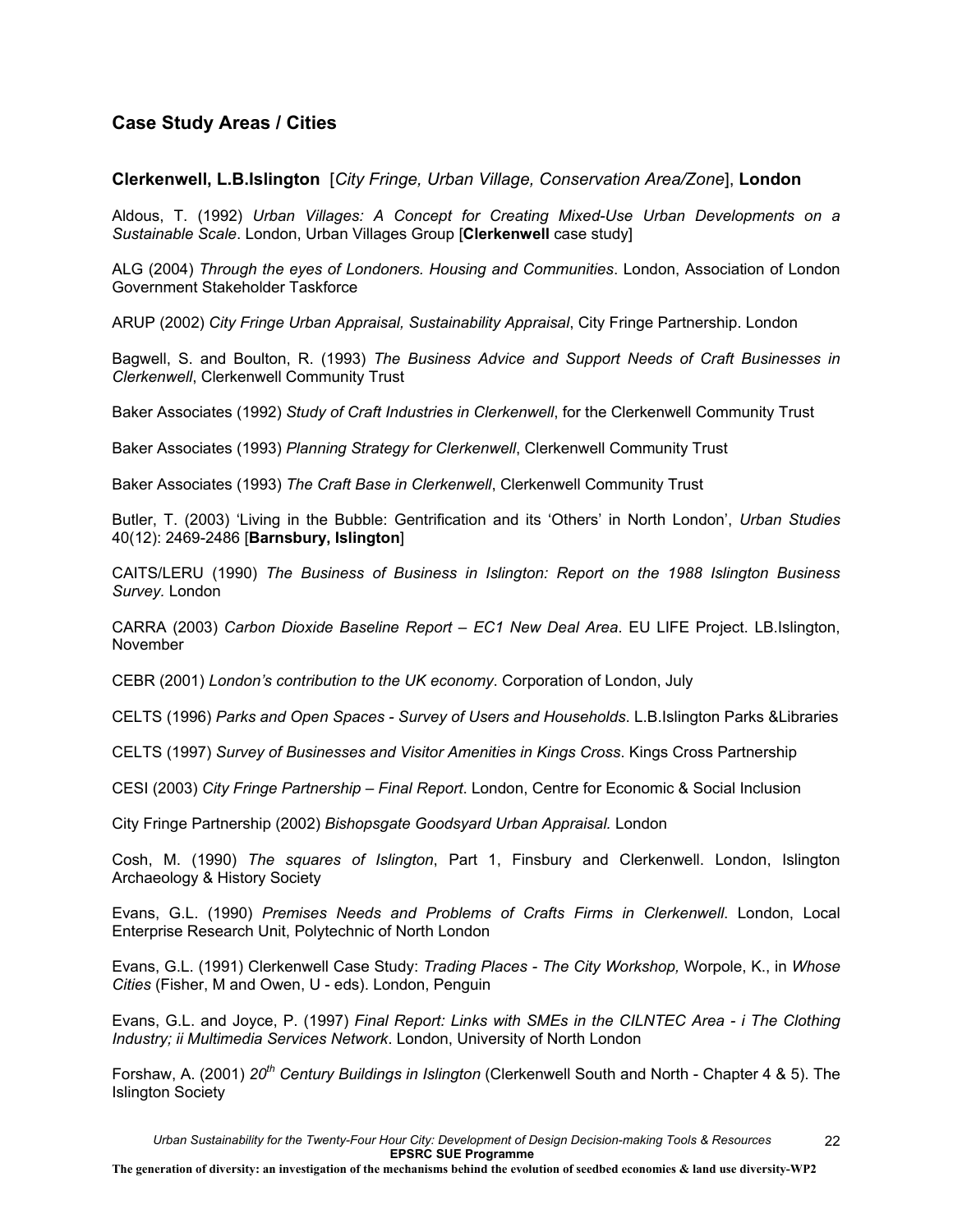Forshaw, A. and Begstrom, T. (1990) *Smithfield Past and Present*. Robert Hale

Harrison, C.M., Munton, R.J.C., Collins, K. (2004) 'Experimental Discursive Spaces: Policy, Processes, Public Participation and the Greater London Authority', *Urban Studies* 41(45): 903-917

### **Islington, L.B. –** *see Islington Council below*

LDA (2001) *Success through diversity - the Mayor's Economic Development Strategy*. London

Llewelyn-Davies Planning (1990) *The New Business Use Classes*, London Planning Advisory Service [**Islington**, Hillingdon, Kingston]

MORI (2002). *London's Heritage: Research Study Conducted for English Heritage*. London, English Heritage**:** 23

PACEC (2003) *Understanding London's Sub-Regional Economies*, LDA, February

Renaisi (2003) *Work Space Supply and Demand in the City Fringe*, April. London

Roberts, M. and Greed, C. (2001) *Approaching Urban Design. The Design Process* [**Clerkenwell** case study]. Harlow, Pearson

Tames, R. (1999) *Clerkenwell and Finsbury Past*. London, Historical Publications

Veruete-McKay, L. (2003) *What is driving business investment in London?,* Current Issues Note 1. GLAEconomics, British Chamber of Commerce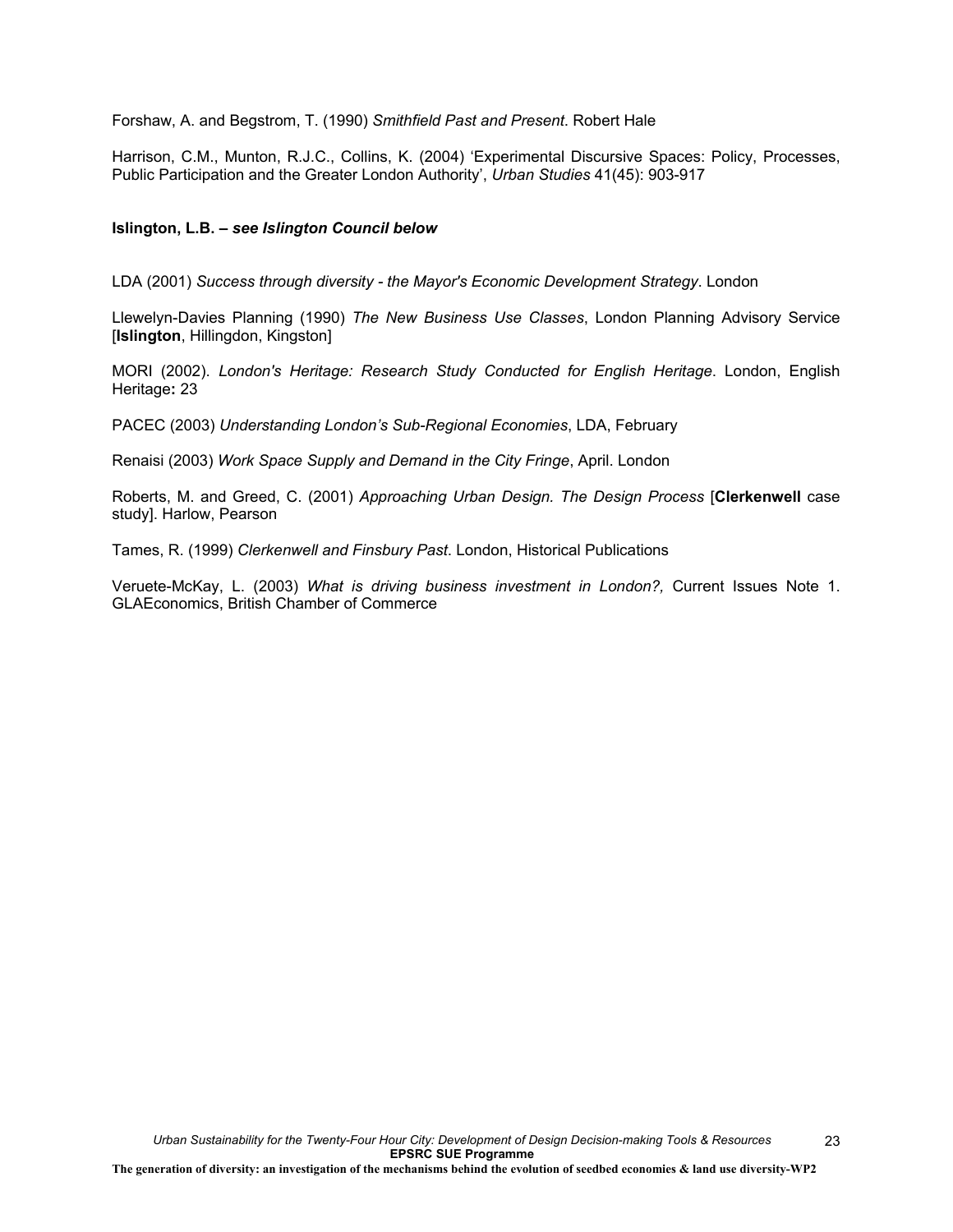#### **Case study areas**

#### **Islington Council (www.islington.gov.uk)**

Islington, L.B. (1997a) *Business to Homes. Research Report*, April. Islington Development Planning Service

Islington, L.B. (1997b) *Business Use to Residential*. May. Islington Planning Department

Islington, L.B. (1997c) *Islington streetbook. A borough-wide streetscene manual*. Islington Technical and Environmental Services

Islington, L.B. (1999a) *Green Travel Plans*. June. Islington Planning Department

Islington, L.B. (1999b) *State of the Environment in Islington*, Technical and Environmental Services, Development Planning. London

Islington, L.B. (2000) *Round table discussion on housing density*, Information Report, 17 February. Islington Development Planning Service

Islington, L.B. (2001) *Car-Free Housing*, May. Islington Planning Department

Islington, L.B. and Islington Met. Police (2001) *Islington community safety audit 1998 to 2001*, Partnership **Office** 

Islington, L.B. (2002a) *Unitary Development Plan*. Islington Planning Department

Islington, L.B. (2002b) *Sustainability Assessments*. February. Islington Planning Department

Islington, L.B. (2002c) *Conservation Area Design Guidelines.* January (Rev). Islington Planning **Department** 

Islington, L.B. (2003a) *Annual Spending Plan*, Islington Planning Department

Islington, L.B. (2003b) *City Road Basin. A Masterplan for Regeneration*. Bennetts Associates for L.B.Islington

#### **Web links**

**L.B.Islington** www.islington.gov.uk

**Islington.net** www.islington.net/islington.nsf/home

**Islington** www.met.police.uk/islington/index.htm

**Islington Strategic Partnership** www.islington.gov.uk/community/community\_none.asp?sectionid=1826

**Islington Voluntary Action Council** www.ivac.org.uk

**Islington Primary Care Trust** www.islingtonpct.nhs.uk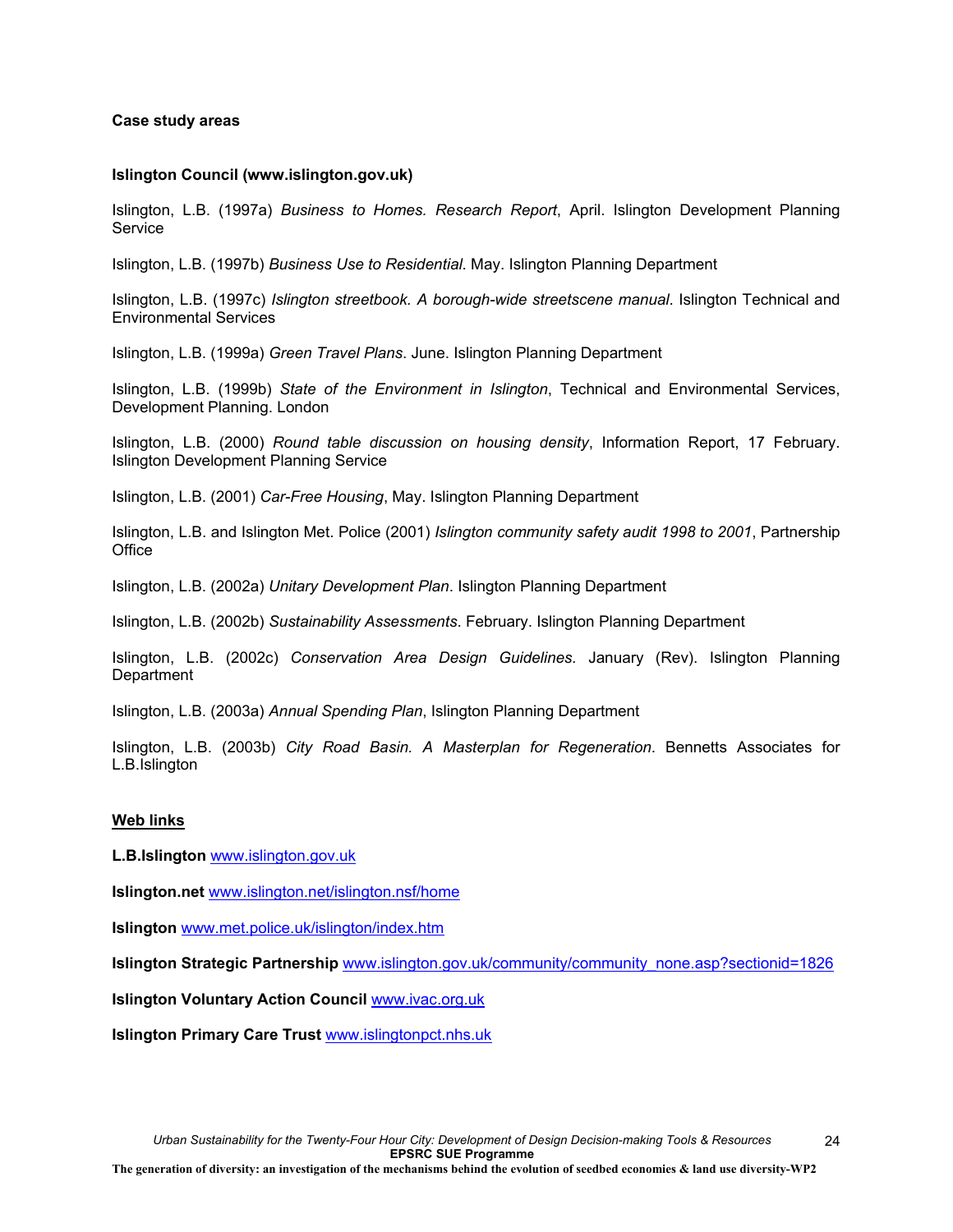## **Manchester**

Beyonon, H., Elson, D., Howell, D. Peck, J. and Shaw, L. (1993) *The Remaking of Economy and Society: Manchester, Salford and Trafford 1945-92.* WP1 University of Manchester, Manchester International centre for Labour Studies

Cochrane, A., Peck, J. and Tickell, A. (1996) 'Manchester plays games: exploring the local politics of globalisation', *Urban Studies* 33: 1319-36

DTI (1989) *A History of Regional Industrial Policy*. Manchester, DTI North West Regional Office

DTZ Pieda Consulting (1998) *City Centre Residential Property Markets* [**Manchester**, Birmingham, Newcastle, Nottingham, Leeds]

Fairweather, E. (1991-4) *The 'Before' and 'After' Household Survey and Impact of Metrolink* – Metrolink Impact Study Working papers No. 5-11 (3. Office Development & 7. Retailing in Greater Manchester, with C.M.Law), University Of Salford

Haslam, D. (1999) *Manchester England: The Story of the Pop Cult City*. London, Fourth Estate

Hobbs, D., Hadfield, P., Lister, S. and Winlow, S. (2003) *Bouncers: Violence and Governance in the Night-Time Economy*. Oxford, Oxford University Press [**Manchester case study**]

Holden, A. (2002) 'Bomb sites: the politics of opportunity', in Peck, J. and Ward, K. (eds) *City of Revolution: Restructuring Manchester*. Manchester University Press

Kidd, A. (1993) *Manchester*. Keele, Ryburn

Kidd, A. (1996) *Manchester: Town and City Histories*, Hartnolls, Cornwall

Lambert Smith Hampton (1999) *The Effects of the Trafford Centre*. LSH

Law, C. (1992) 'Property-led regeneration in inner Manchester', in Healey, P. et al. *Rebuilding the City – Property-led Urban Regeneration*. London, Spon

Lloyd, P. (1980) 'Manchester: a study of industrial decline and economic restructuring', in White, H. (ed.) *The Continuing Conurbation: Change and Development in Greater Manchester*. Farnborough, Gower

Manchester Polytechnic (1989) *The Culture Industry, The Economic Importance of the Arts & Cultural Industries in Greater Manchester*. Manchester, Centre for Employment Research

Malone, P. (1997) 'The Mending of Manchester', *Urban Design Quarterly*, 61, January: 11-13

Marshall, W. (1994) 'Urban Design in Manchester'*, Urban Design Quarterly*, April: 18-21

MIPC (1997) *The Cultural Production Sector in Manchester: Research and Strategy*. Manchester Institute for Popular Culture, Manchester Metropolitan University

Peck, J and Tickell, A. (1995) 'Business goes local: dissecting the "business agenda" in Manchester, *International Journal of Urban and Regional Research*, 19: 55-77

Peck, J. and Ward, K. (2002) *City of Revolution: Restructuring Manchester*. Manchester University Press

Quilley, S. (1999) 'Entrepreneurial Manchester: the genesis of elite consensus', *Antipode* 32: 188-211

RIBA (2004) *Manchester - Shaping the City*. Manchester City Council

*Urban Sustainability for the Twenty-Four Hour City: Development of Design Decision-making Tools & Resources* **EPSRC SUE Programme**

**The generation of diversity: an investigation of the mechanisms behind the evolution of seedbed economies & land use diversity-WP2**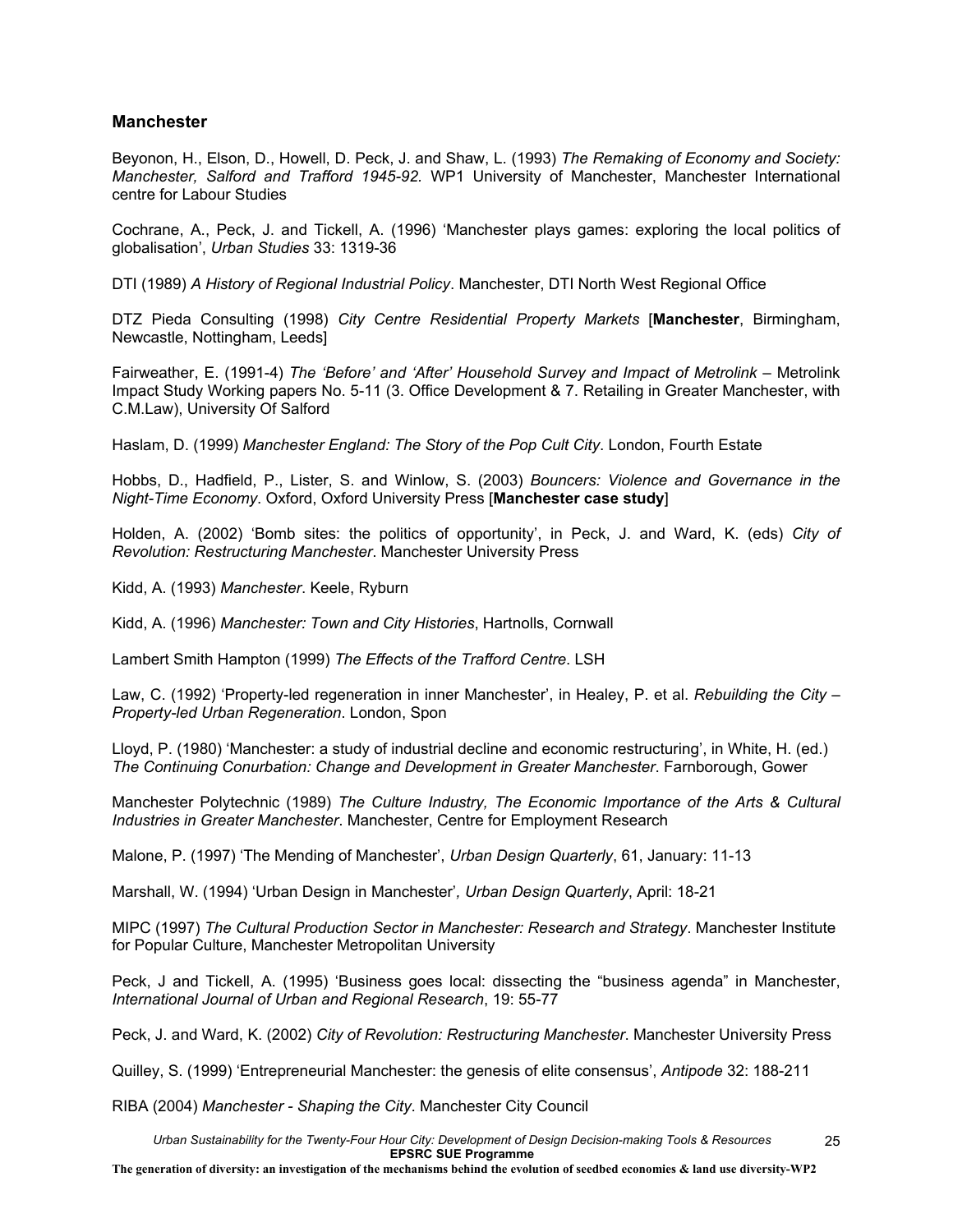Rodgers, H.B. (1986) 'Manchester metropolitan planning by collaboration and consent, or civic hope frustrated', in Gordon, G. (ed.) *Regional Cities in the UK 1890-1980*. London, Harper and Row

Seo, JK. (2002) 'Re-urbanisation in Regenerated Areas of Manchester & Glasgow', *Cities* 19(2):1130-121

Syms, P. (1995) 'Piccadilly Village: a case study in regeneration', in McGreal, S. and Barry, J. (eds), *Urban Regeneration*. London, E & FN Spon

Syms, P. and Wilkinson, S. (2000) *City Centre Living: is it Sustainable?*, 'Two Speed Cities? Cities and Urban Development in the New Millennium', Regional Studies Association Conference, November: 74-77

Tickell, A. and Peck, J. (1986) 'The return of the Manchester Med: men's words and men's deeds in the remaking of the local state', *Transactions* (TIBG) 21: 595-616

Tye, R. and Williams, G. (1994) 'Urban regeneration and centre-local government relations – the case of east Manchester', *Progress in Planning*, 42:1. Oxford, Pergammon Press

Wansborough, M. & Magean, A. (2000) 'The Role of Urban Design in Cultural Regeneration', *Journal of Urban Design* 5(2), June [case study **Northern Quarter**]

Ward, K. 92003) 'The limits to contemporary urban redevelopment. 'Doing' entrepreneurial urbanism in Birmingham, Leeds and **Manchester**', *City*, 7(2): 199-211

Williams, G. (1995) 'Prospecting for gold: Manchester's City pride experience, *Planning Practice and Research*, 10: 345-358

Williams, G. (1996) 'City profile: Manchester', *Cities*, 13: 203-212

Williams, G. (1999) 'Greater Manchester' in Roberts *et al* (eds) *Metropolitan Planning in Britain: A Comparative Study*. London, Jessica Kingsley

Williams, G. (2000) 'Rebuilding the entrepreneurial city: masterplanning responses to the bombing of Manchester city centre', *Environment and Planning B* 27: 485-505

Williams, G. (2003) *The Enterprising City Centre: Manchester's Development Challenge*. London, Spon

Woodford, R. (2002) 'Life returns to heart of city' (promotion of sustainable city centre living in Manchester). Manchester, Making Planning Work feature, *Planning* 1472, 7.6.02: 11

**Manchester City Council (MCC)** www.manchester.gov.uk/planning/ (1995) *Unitary Development Plan*. Manchester, MCC

(1996) *A Guide to Development in Manchester*. Manchester, MCC

(1998) *Millennium Quarter Proposals*. Manchester, MCC

(2001) *City Pride Partnership – Economic Development Plan 2001-4*. Manchester, MCC

(2002) *Manchester City Centre Strategic Plan*. Manchester, MCC

Manchester City Centre Safe www.citycentresafe.com/frame\_main2.html

Manchester Millennium Ltd. (1996) *Framework for the Future: City Centre Masterplan*, Manchester, MCC

**Salford City Council** www.salford.gov.uk/planning.htm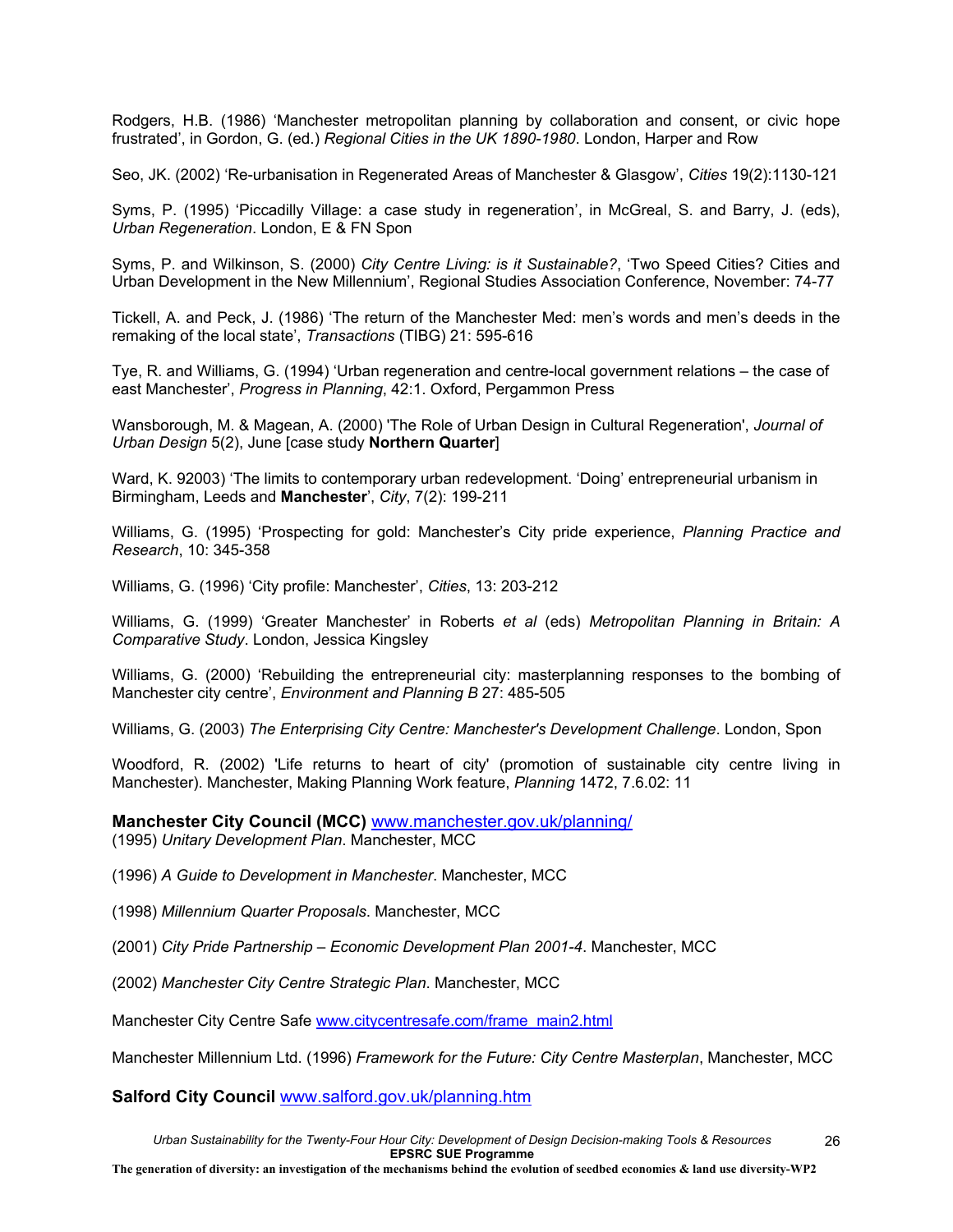## **Sheffield**

Antwi, A. (1993) *The Impact of New Transport Infrastructure on land Use and Property Values – analysis of theories and evidence*, Centre for Regional and Economic Research, Sheffield Hallam University

CABE (2004) *Design Reviewed. Town Centre Retail* (**Sheffield** New Retail Quarter). London: 28

Crocker, S. (1994) *S.Yorkshire Supertram Monitoring and Evaluation: the impact of infrastructure investment on image: analysis of Stage 1 results*, Centre for Regional and Economic Research, Sheffield Hallam University

EDAW (1997) *Sheffield Cultural Industries Quarter Vision and Development Study*, Sheffield City Council

Ellis Williams Architects (2004) *Draft Sheaf Valley Framework Study*, February. Sheffield

Gillespie's (2003) *Urban Design Guidance*, Sheffield City Council

Lawless, P. (1994) 'Partnerships in urban regeneration in the UK: the Sheffield Central Area Study, *Urban Studies*, 31(8): 1303-24

Lawless, P. and Gore. T. (1999) 'Urban Regeneration and Transport Investment: A Case Study of Sheffield 1992-96', *Urban Studies* 36(3): 527-545

Mooney, C. (2003) *What did you get up to last night? Study of Customer Behaviour at the Leadmill, Sheffield.* Sheffield University

Moss, L. (2002) 'Sheffield's Cultural Industries Quarter 20 Years On: What can be Learned from a Pioneering Example?', *International Journal of Cultural Policy* 8(2): 211-219

Sheffield City Council (1998) *Unitary Development Plan* www.sheffield.gov.uk/in-your-area/planning-and-city-development/planning-documents/udp

Sheffield City Council (2004) *Park Hill Redevelopment* OJEC Notice 2004/S 72-061240.

Tams, Elly (2003) *The Workstation Ten Year Anniversary 1993-2003*, Sheffield Media & Exhibition Centre (SMEC), June

URBED (1988) *Developing the Cultural Industries Quarter in Sheffield*. Sheffield, Sheffield City Council

Vickers, J.E. (1973) *Sheffield Old and New*. Wakefield, EP Publishers

## **Web links:**

**Sheffield City Planning and Development** www.sheffield.gov.uk/in-your-area/planning-and-city-development

**Yorkshire Forward** www.yorkshire-forward.com

**e-campus** www.yorkshire-forward.com/view.asp?id=1757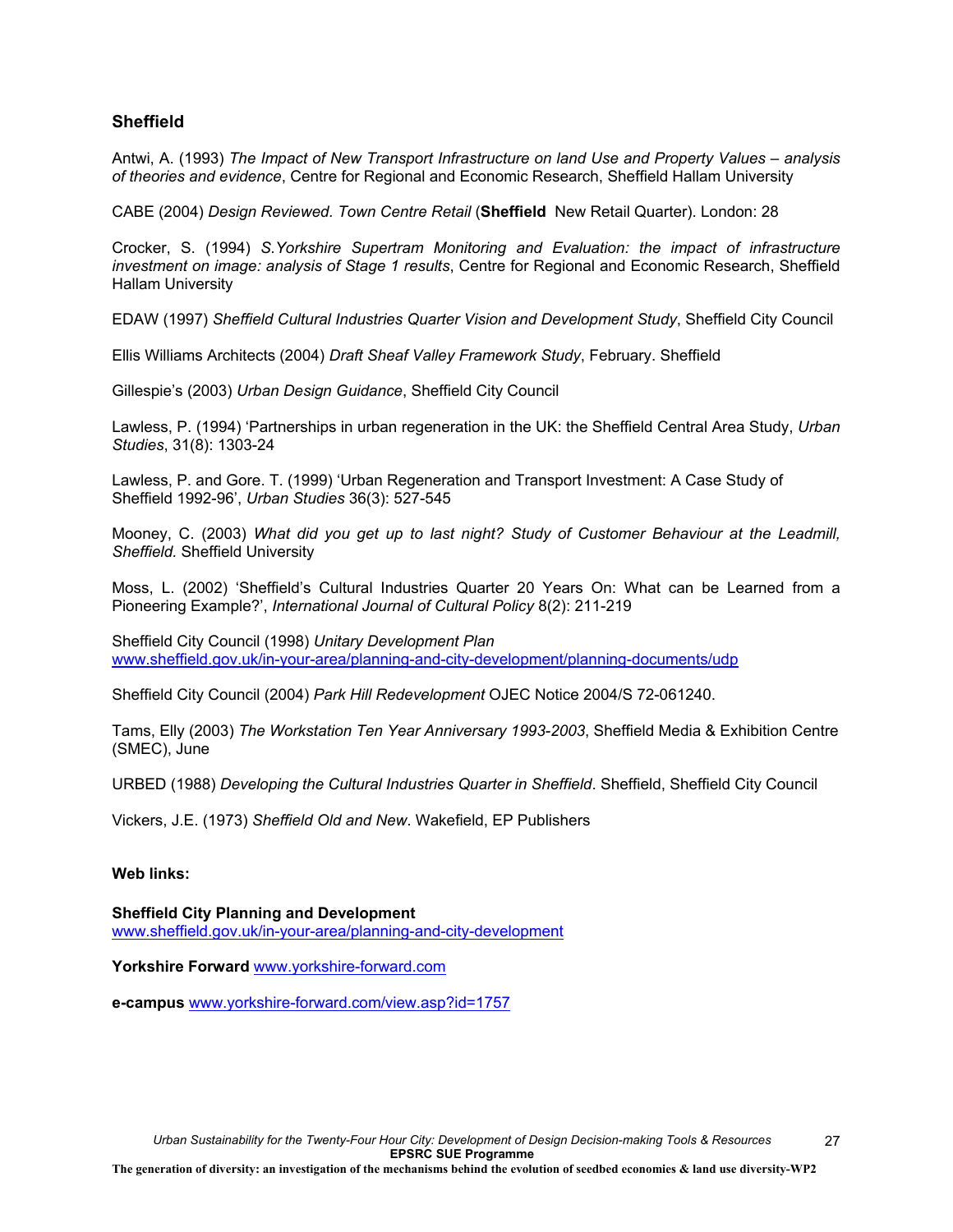### **Web links**

**Department for Communities and Local Government** www.communities.gov.uk

**Government Statistics** www.statistics.gov.uk

**Neighbourhood Renewal Unit** www.neighbourhood.gov.uk

**Neighbourhood Renewal** www.renewal.net

**UK online** gateway to all public body websites ukonline.gov.uk

**Housing Corporation** housingcorp.gov.uk

**Department for Transport** www.dft.gov.uk

**Wired Government** www.wired-gov.net

**Centre for Neighbourhood Research** www.neighbourhoodcentre.org.uk

#### **Regen.net** www.regen.net

The Regen.net site merged with www.regenerationmagazine.com with the combined site retaining the name "Regen.net"

**idox Information Service** www.i-documentsystems.com/iii/contactus/index.htm

**Regeneration UK** www.regeneration-uk.com

**British Urban Regeneration Association** www.bura.org.uk

**Centre for Local Economic Strategies** (CLES)www.cles.org.uk

**Civic Trust Regeneration Unit** www.civictrust.org.uk/ctru/ctru.shtml

**Association of Town Centre Managers** www.atcm.org

**Urban Forum** http://www.urbanforum.org.uk

**Local Investment Fund** http://www.lif.org.uk

#### **Planning and Land Use**

**National Land Use Database** www.nlud.org.uk

**Land Registry** www.landreg.gov.uk

**Strategic Sites UK (English Partnerships)** www.strategicsites.co.uk

**UK Planning** www.ukplanning.com/ukp/index.htm

**Plan.Info** www.masterplan.info

**RICS Foundation** www.ricsfoundation.org.uk

*Urban Sustainability for the Twenty-Four Hour City: Development of Design Decision-making Tools & Resources* **EPSRC SUE Programme The generation of diversity: an investigation of the mechanisms behind the evolution of seedbed economies & land use diversity-WP2** 28